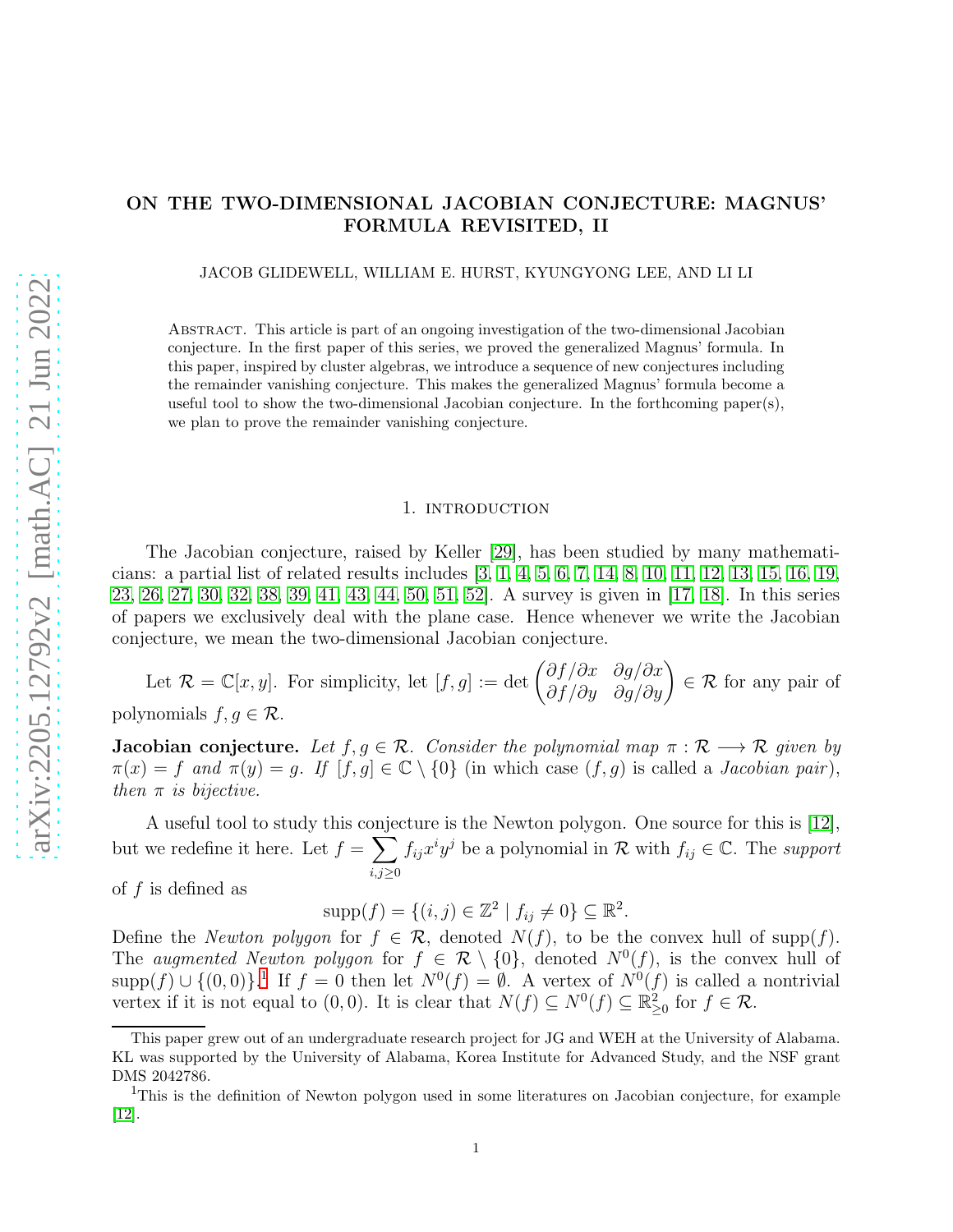We denote by  $\deg(f)$  the total degree of a polynomial f. Recall that if  $(f, q)$  is a Jacobian pair with  $deg(f) > 1$  and  $deg(g) > 1$ , then  $N^0(f)$  is similar to  $N^0(g)$  with the origin as center of similarity [\[18,](#page-24-15) Theorem 10.2.1]. A result of Abhyankar (for instance, see [\[18,](#page-24-15) Theorem 10.2.23 "3)⇔4)"]) asserts that the Jacobian conjecture is equivalent to the statement that "For an arbitrary Jacobian pair  $(f, q)$ , we must have either deg(f) divides  $deg(q)$ , or  $deg(q)$ divides deg(f)". The latter can be restated as the following (using the fact that  $[F, G] \in \mathbb{C}$ implies  $N^0(G)$  is similar to  $N^0(F)$ :

<span id="page-1-0"></span>Conjecture A. Let  $a, b \in \mathbb{Z}_{>0}$  be relatively prime with  $2 \le a < b$ . Suppose that  $F, G \in \mathcal{R}$ *satisfy the following:*

 $(1)$   $[F, G] \in \mathbb{C}$ ;

 $(2) \{(0,0), (0,1), (1,0)\} \subset N(F)$ *, and*  $N(F)$  *is similar to*  $N(G)$  *with the origin as center of similarity and with ratio*  $deg(F)$ :  $deg(G) = a : b$ .

*Then*  $[F, G] = 0$ *.* 

In this paper, inspired by cluster algebras, we introduce a sequence of new conjectures which implies Conjecture [A.](#page-1-0)

*Acknowledgements.* We would like to thank David Wright for valuable discussion, and Christian Valqui for numerous helpful suggestions. We also thank Rob Lazarsfeld, Lenny Makar-Limanov, and Avinash Sathaye for their correspondences.

## 2. New conjectures

Let  $W = \{(0, 1), (1, 1), (1, 0)\}\subseteq \mathbb{Z}^2$ . An element  $w = (u, v) \in W$  is called a *direction*. To each such a direction we consider its w-grading on R. So  $\mathcal{R} = \bigoplus_{n \in \mathbb{Z}} \mathcal{R}_n^w$ , where  $\mathcal{R}_n^w = \mathcal{R}_n^{(u,v)}$ (or simply denoted by  $\mathcal{R}_n$  if w is clear from the context) is the C-vector space generated by the monomials  $x^i y^j$  with  $ui + vj = n$ . A non-zero element f of  $\mathcal{R}_n$  is called a w-homogeneous element of R and n is called its w-degree, denoted w- $\deg(f)$ . For convenience of notation, we sometimes denote  $(1, 1)$ - deg $(f)$  simply by deg $(f)$ . The element of highest w-degree in the homogeneous decomposition of a non-zero polynomial  $f$  is called its w-leading form and is denoted by  $f_+$ . The w-degree of f is by definition w-deg $(f_+)$ . Here we mainly use  $w = (0, 1)$ or  $(1, 1)$ , but  $(1, 0)$ -degrees will briefly appear in the proof of Lemma [3.5.](#page-15-0)

For convenience, we say that g is divisible by f, denoted  $f|g$ , if  $g/f$  is a (Laurent) polynomial. For example,  $(x+1)^{i-1} | (x+1)^i$  for all  $i \in \mathbb{Z}$ . This way we do not need to worry about negative exponents.

For a line segment  $\overline{AB} \subset \mathbb{R}^2$  whose endpoints are both in  $\mathbb{Z}^2 \subset \mathbb{R}^2$ , we define the length  $\text{len}(\overline{AB}) \in \mathbb{Z}_{\geq 0}$  to be one less than the number of lattice points on  $\overline{AB}$ . For any direction  $w = (u, v) \in W$  and for any nonzero w-homogeneous polynomial  $h \in \mathcal{R}$ , we define len(h) to be the length of  $N(h)$ ; that is, if  $h = a_0 x^b y^c + a_1 x^{b+v} y^{c-u} + a_2 x^{b+2v} y^{c-2u} + \cdots + a_l x^{b+lv} y^{c-lu}$ with  $a_0 \neq 0$  and  $a_l \neq 0$ , then len(h) = l. If  $h = 0$  then we define len(h) to be equal to  $-\infty$ . The following lemma is obvious, but will be very useful in this paper.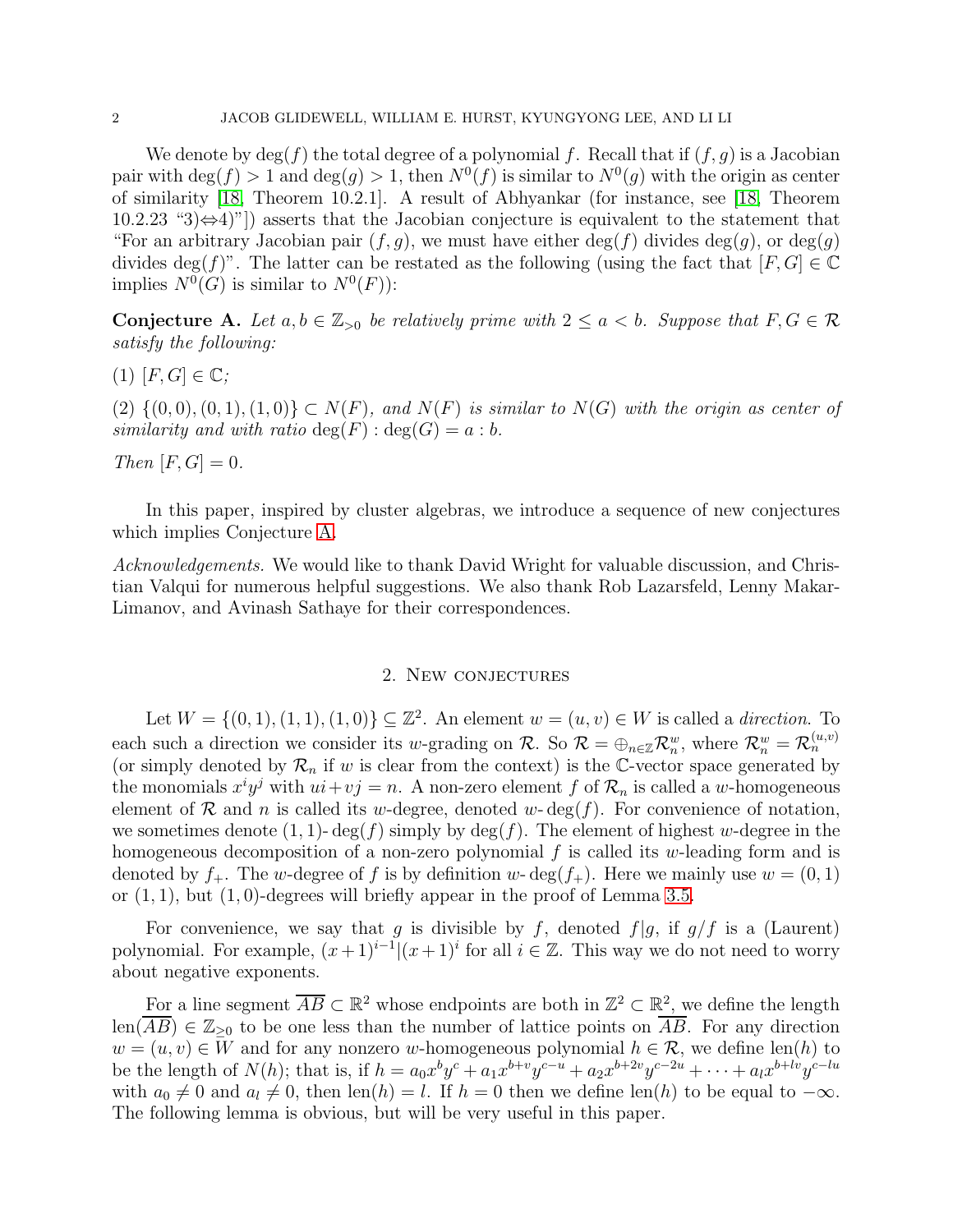<span id="page-2-1"></span>Lemma 2.1. *Fix*  $n, l \in \mathbb{Z}$ .

- (1) If  $h \in \mathcal{R}_n^{(0,1)}$  is divisible by  $(x+1)^l$  and len(h) < l, then  $h = 0$ .
- (2) If  $h \in \mathcal{R}_n^{(1,1)}$  is divisible by  $(x+y)^l$  and  $\text{len}(h) < l$ , then  $h = 0$ .

For any  $m, n \in \mathbb{Z}$ , we define the trapezoid  $T_{m,n}$  by

$$
T_{m,n} := \{ (x, y) \in \mathbb{R}^2 \, : \, 0 \le y \le n \text{ and } 0 \le x \le m + n - y \}.
$$

For a picture, see the first trapezoid in Figure [2.](#page-10-0) Note that if  $n < 0$  then  $T_{m,n} = \emptyset$ .

Define

$$
\mathcal{Q} = \{(a, b, m, n) \in \mathbb{Z}_{>0}^4 : m < n, \ a|m, \ a|n, \ \gcd(a, b) = 1 \ \text{and} \ 2 \le a < b\}.
$$

For any  $f \in \mathcal{R}$  and any  $w = (u, 1) \in W$ , we write the w-homogeneous decomposition  $f = \sum_i f_i^w$  where  $f_i^w = f_i^{(u,1)} \in \mathcal{R}_i^w$ . The following Conjecture [B](#page-2-0) is inspired from divisibility conditions for greedy basis elements of rank 2 cluster algebras([\[34,](#page-24-16) Theorem 2.2],[\[33,](#page-24-17) Theorem 4]). We shall show that Conjecture [B](#page-2-0) implies Conjecture [A](#page-1-0) (see Lemma [3.2\)](#page-11-0), hence implies the Jacobian conjecture.

<span id="page-2-0"></span>Conjecture B. Let  $(a, b, m, n) \in \mathcal{Q}$ . Suppose that  $F, G \in \mathbb{C}[x, y]$  satisfy the following:

(1)  $N^0(F) = T_{m,n}$  and  $N^0(F - x^m y^n) \subsetneq N^0(F)$ ;  $(2)$   $F_{n-i}^{(0,1)}$  $\sum_{n-i}^{(0,1)}$  *is divisible by*  $(x+1)^{m-i}$  *for*  $0 \le i \le m$ *;*  $(3)$   $F_{m+n}^{(1,1)}$  $\lim_{m+n-i}$  *is divisible by*  $(x+y)^{n-i}$  *for*  $0 \le i \le n$ *;* (4)  $N^0(G) = T_{bm/a,bn/a}$  and  $N^0(G - x^{bm/a}y^{bn/a}) \subsetneq N^0(G);$ (5)  $[F, G] \in \mathbb{C}$ *.* 

*Then*  $[F, G] = 0$ *.* 

**Remark 2.2.** It can be shown that the condition(s) (2) and/or (3) is equivalent to saying that there exists an automorphism  $\xi$  of  $\mathbb{C}[x, y]$  such that  $N^0(\xi(F))$  is contained in a smaller trapezoid. For a more precise statement and its proof, see [\[49,](#page-25-8) Proposition 3.9] or Lemma [3.1.](#page-10-1) One may wonder why we formulated conjecture [B](#page-2-0) the way we did here instead of using known "smaller" trapezoidal shapes (for instance, as given in [\[9\]](#page-24-18)). The reason is implicitly given in [\[25\]](#page-24-19), where we associated divisibility conditions with the geometry of Newton polygons. Basically if we consider divisibility by (a power of) a binomial such as  $x + 1$  or  $x + y$ , then Lemma [2.1](#page-2-1) will be very useful. If we apply the generalized Magnus' formula to a smaller trapezoid, we are forced to divide a polynomial by a monomial, which does not help our argument.

For convenience, we will use upper letters  $F, G$  to denote polynomials satisfying partial or all conditions  $(1)$ – $(5)$  of Conjecture [B,](#page-2-0) and use lower letters f, g to denote polynomials in general.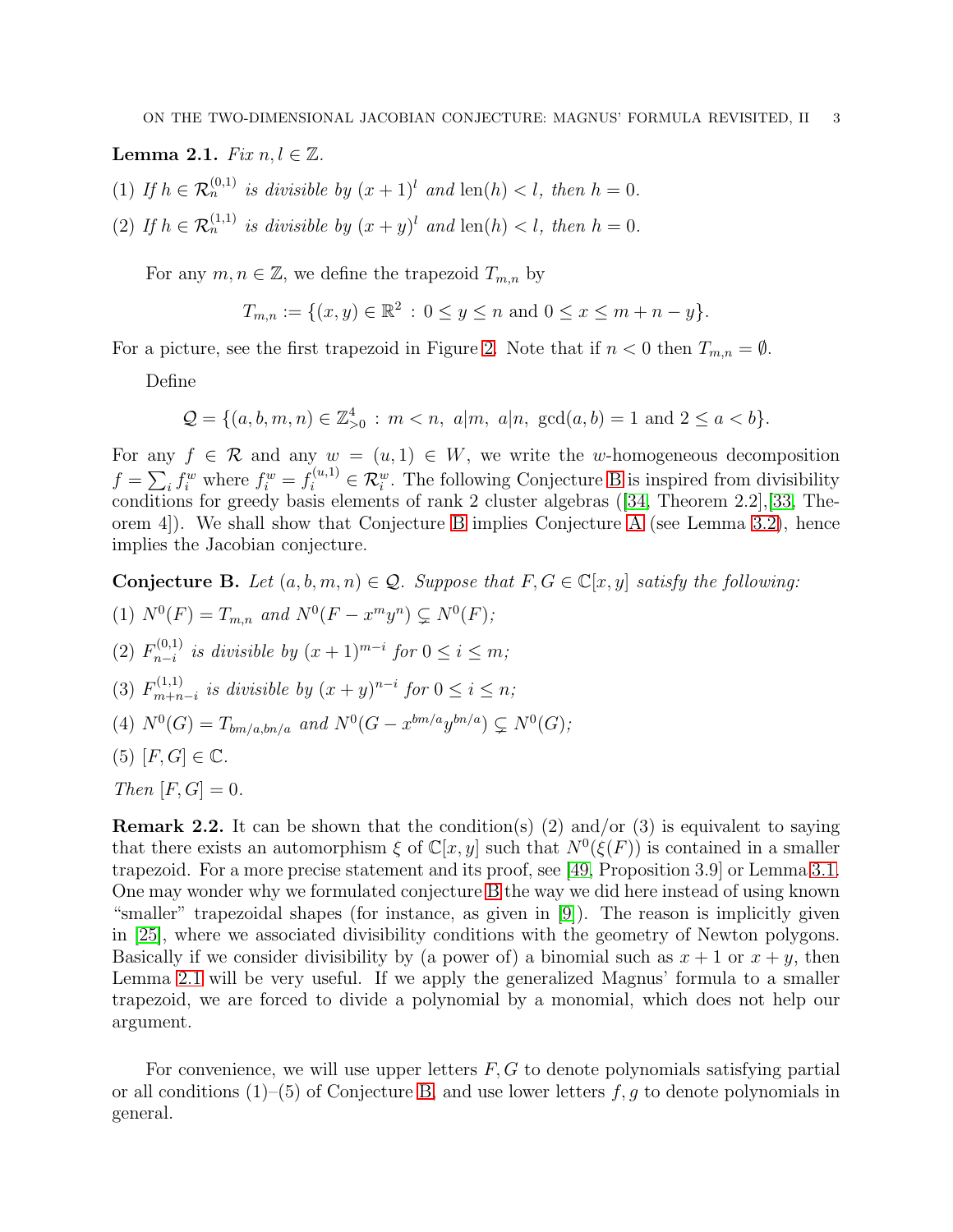It is easy to see that if  $[F, G] \in \mathbb{C}$  and  $F = \alpha(E)$  for some  $E \in \mathcal{R} \setminus \mathbb{C}$  and some  $\alpha(z) \in \mathbb{C}[z]$  with  $\deg(\alpha) \geq 2$ , then  $[F, G] = 0$  (see Lemma [3.3\)](#page-12-0). In this series of papers, we plan to prove Conjecture [B](#page-2-0) by constructing such E and  $\alpha$ .

For a real number  $r \in \mathbb{R}$  and a subset  $S \subseteq \mathbb{R}^2$ , denote  $rS := \{rs : s \in S\} \subseteq \mathbb{R}^2$ .

For F satisfying the condition (1) in Conjecture [B,](#page-2-0) denote  $C = (m, n) \in \mathbb{R}^2$ ,  $\mathcal{N}' =$  $\frac{1}{a}N^{0}(F) = \frac{1}{a}T_{m,n}$ , and  $\mathcal{N}'' = \mathcal{N}' + \frac{a-1}{a}$  $\frac{-1}{a}OC$ . See Figure [1](#page-3-0) for examples of  $a = 2$  and  $a = 4$ .



<span id="page-3-0"></span>FIGURE 1.  $N^0(F)$  together with  $\mathcal{N}' = N^0(Q)$  and  $\mathcal{N}''$  for  $a = 2$  (Left) and  $a = 4$  (Right).

We need the following lemma, whose proof is similar to [\[25,](#page-24-19) Lemma 2.6].

<span id="page-3-1"></span>Lemma 2.3. *Let* F *satisfy the conditions* (1)–(3) *in Conjecture [B.](#page-2-0)*

(i) There exists a unique polynomial  $Q \in \mathcal{R}$  such that  $N^0(Q - x^{m/a}y^{n/a}) \subsetneq N^0(Q) = \mathcal{N}'$ *and* supp $(F - Q^a) \subseteq N^0(F) \setminus \mathcal{N}''$ *.* 

*(ii) For* Q *obtained from (i), we have*

$$
Q_{n/a}^{(0,1)} = (x+1)^{m/a} y^{n/a}
$$
 and  $Q_{(m+n)/a}^{(1,1)} = x^{m/a} (x+y)^{n/a}$ .

*Proof.* Fix two positive numbers  $r_1 \in \mathbb{Q}$  and  $r_2 \in \mathbb{R} \setminus \mathbb{Q}$  such that  $\{(x, y) | r_1x + r_2y =$  $r_1m + r_2n$   $\cap$   $N^0(F) = \{C\}$ . Then  $N^0(F)$  lies in the half plane  $r_1x + r_2y \le r_1m + r_2n$ . Let n' be the number of lattice points in N'. Arrange lattice points  $\{z_i = (x_i, y_i)\}_{1 \leq i \leq n'}$  in N' such that  $r_1x_1 + r_2y_1 > r_1x_2 + r_2y_2 > \cdots > r_1x_{n'} + r_2y_{n'}$ . Then  $z_1 = \frac{1}{a}$  $\frac{1}{a}C = (m/a, n/a)$ . For  $i = 1, \ldots, n'$ , denote  $\mathbf{x}^{z_i} = x^{x_i} y^{y_i}$ .

We inductively define the sequence of complex numbers  $q_1, ..., q_{n'}$  as follows. As a base step, let  $q_1 = 1$ . As an inductive step, assume  $q_1, \ldots, q_{k-1}$  are already uniquely determined for some  $k > 1$ . Note that  $(a - 1)z_1 + z_k \in \mathcal{N}''$ . The next entry  $q_k$  will be determined by the condition that the coefficient of  $\mathbf{x}^{(a-1)z_1+z_k}$  in F is the same as the coefficient of  $\mathbf{x}^{(a-1)z_1+z_k}$ in  $(\sum_{i=1}^k q_i \mathbf{x}^{z_i})^a$ . Let  $F = \sum_{i,j} \lambda_{(i,j)} x^i y^j$ .

Since

$$
\left(\sum_{i=1}^k q_i \mathbf{x}^{z_i}\right)^a = \sum q_{i_1} q_{i_2} \cdots q_{i_a} \mathbf{x}^{z_{i_1} + z_{i_2} + \cdots + z_{i_a}},
$$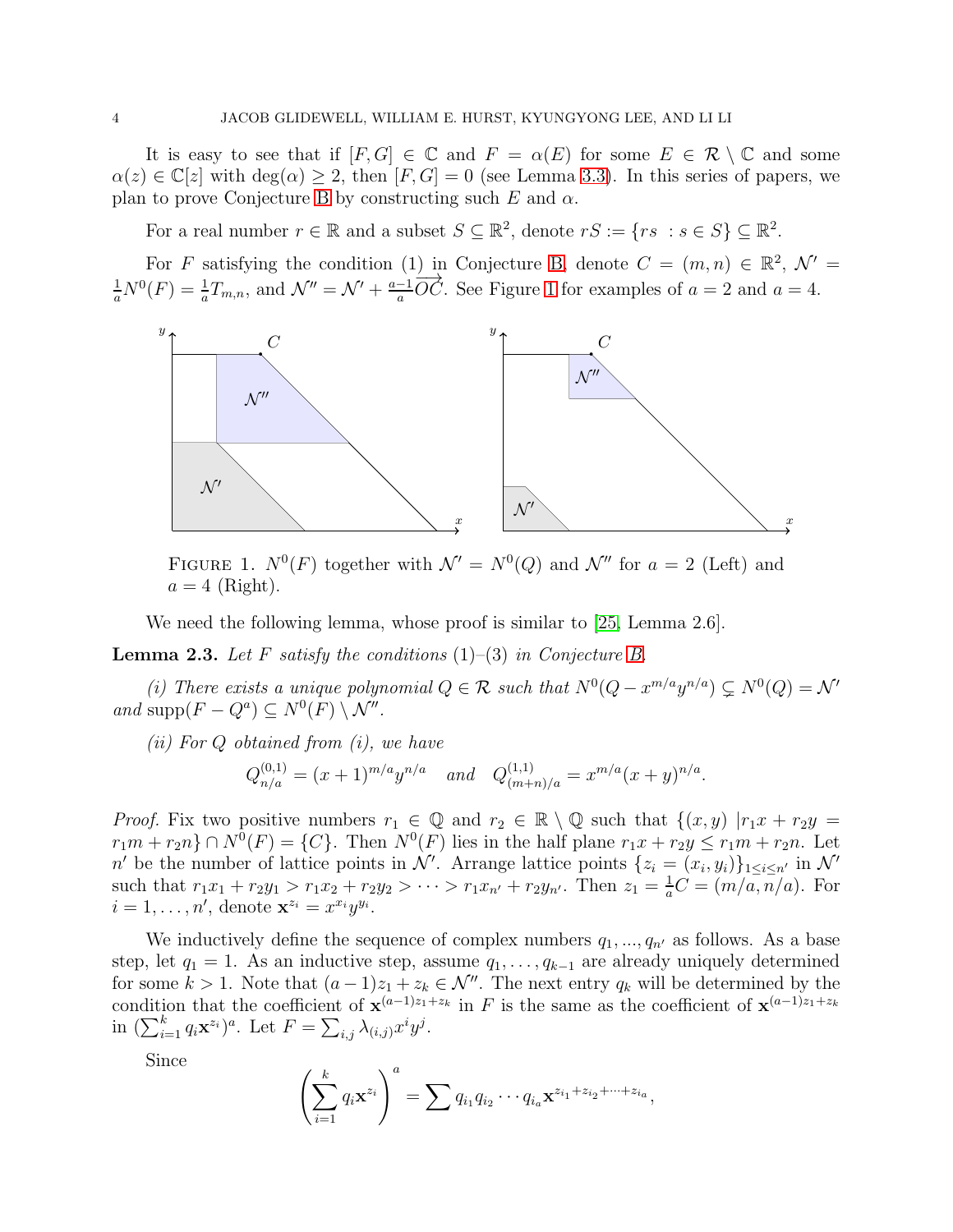we have

$$
\lambda_{(a-1)z_1+z_k} = \sum_{z_{i_1}+\cdots+z_{i_a}=(a-1)z_1+z_k} q_{i_1}\cdots q_{i_a} = {a \choose 1} q_1^{a-1}q_k + \sum_{\substack{z_{i_1}+\cdots+z_{i_a}=(a-1)z_1+z_k \\ i_1,\ldots,i_a
$$

which uniquely determines  $q_k$ . Since  $\mathcal{N}'' = \{(a-1)z_1 + z_k \mid 1 \leq k \leq n'\}$ , once  $q_1, ..., q_{n'}$  are defined, the polynomial  $Q = \sum_{i=1}^{n'} q_i \mathbf{x}^{z_i}$  satisfies the desired conditions in (i). The statement (ii) easily follows from construction of  $q_1, ..., q_{n'}$ .

Definition 2.4. Let  $\mathbb T$  be the set of Tschirnhausen polynomials, that is,

 $\mathbb{T} = {\alpha(z) = z^k + e_{k-1}z^{k-1} + \cdots + e_0z^0 \in \mathbb{C}[z] : k \in \mathbb{Z}_{>0}, e_{k-1} = 0, \text{ and } e_{k-2}, \cdots, e_0 \in \mathbb{C}}.$ For a polynomial  $f \in \mathcal{R}$ , let  $\mathcal{E}(f) = \{E \in \mathcal{R} : f = \alpha(E) \text{ for some } \alpha(z) \in \mathbb{T}\}\.$  Note that  $f \in \mathcal{E}(f)$ . An element  $f \in \mathcal{R}$  with  $\mathcal{E}(f) = \{f\}$  is called a *principal* polynomial.

**Example 2.5.** For  $f = (3x^2 + y)^{12} + (3x^2 + y)^4 + 1$ , below we show some elements in  $\mathcal{E}(f)$ and the corresponding h:

$$
E = f, \alpha = z;
$$
  
\n
$$
E = \omega(3x^2 + y)^4, \alpha = z^3 + \omega^{-1}z + 1, \text{ where } \omega^3 = 1;
$$
  
\n
$$
E = \omega(3x^2 + y)^2, \alpha = z^6 + \omega^{-2}z^2 + 1, \text{ where } \omega^6 = 1;
$$
  
\n
$$
E = \omega(3x^2 + y), \alpha = z^{12} + \omega^{-4}z^4 + 1, \text{ where } \omega^{12} = 1.
$$

Among the above, the polynomials  $\omega(3x^2 + y)$ , with  $\omega^{12} = 1$ , are principal polynomials.

Lemma [2.7](#page-6-0) below will show that  $\mathcal{E}(f)$  contains a unique principal polynomial up to roots of unity. Before that, we want to first prove Lemma [2.6](#page-5-0) using algebraic geometry.

We recall some simple facts from algebraic geometry. A polynomial  $f \in \mathbb{C}[x, y]$  determines a homomorphism  $f : \mathbb{C}[z] \to \mathbb{C}[x, y]$  sending z to f, thus induces a morphism  $\phi_f : \mathbb{A}^2 \to \mathbb{A}^1$  (which is the polynomial function determined by f). Conversely, every morphism  $\mathbb{A}^2 \to \mathbb{A}^1$  is determined by a unique polynomial. The following are equivalent: "f is not a constant function"  $\Leftrightarrow$  " $\phi_f$  is a non-constant morphism"  $\Leftrightarrow$  " $\phi_f$  is surjective". Similarly,  $\alpha \in \mathbb{T}$  induces a proper and finite morphism  $\phi_{\alpha} : \mathbb{A}^1 \to \mathbb{A}^1$  with  $\deg \phi_{\alpha} = \deg \alpha$ , and  $E \in \mathbb{C}[x, y]$  induces a morphism  $\phi_E : \mathbb{A}^2 \to \mathbb{A}^1$ . The condition  $f = \alpha(E)$  translates to  $\phi_f = \phi_\alpha \circ \phi_E$ , which we call the *factorization* determined by E.

In the following lemma, for convenience of notation, for  $f \in \mathbb{C}[x, y]$  we write  $\phi_f$  simply as f when no confusion should occur. By "degree of  $\phi_f$ ", we mean the the  $(1, 1)$ -degree of f. For  $\alpha \in \mathbb{C}[z]$ , we write  $\phi_{\alpha}$  as  $\alpha$ ; by "degree of  $\phi_{\alpha}$ " we mean the degree of  $\alpha$ .

Given a non-constant morphism  $f : \mathbb{A}^2 \to \mathbb{A}^1$ , we consider factorizations of f of the form  $f = \alpha \circ j$  with morphisms  $j : \mathbb{A}^2 \to \mathbb{A}^1$  and  $\alpha : \mathbb{A}^1 \to \mathbb{A}^1$ . We say that two factorizations  $f = \alpha_1 \circ j_1$  and  $f = \alpha_2 \circ j_2$  are equivalent if there is an isomorphism  $i : \mathbb{A}^1 \to \mathbb{A}^1$  such that  $\alpha_2 = \alpha_1 \circ i$  and  $j_1 = i \circ j_2$ . We call deg( $\alpha$ ) the *depth* of the factorization  $f = \alpha \circ j$ . We call  $f = \alpha \circ j$  a deepest factorization of f if there exists no other factorization of f with a larger depth.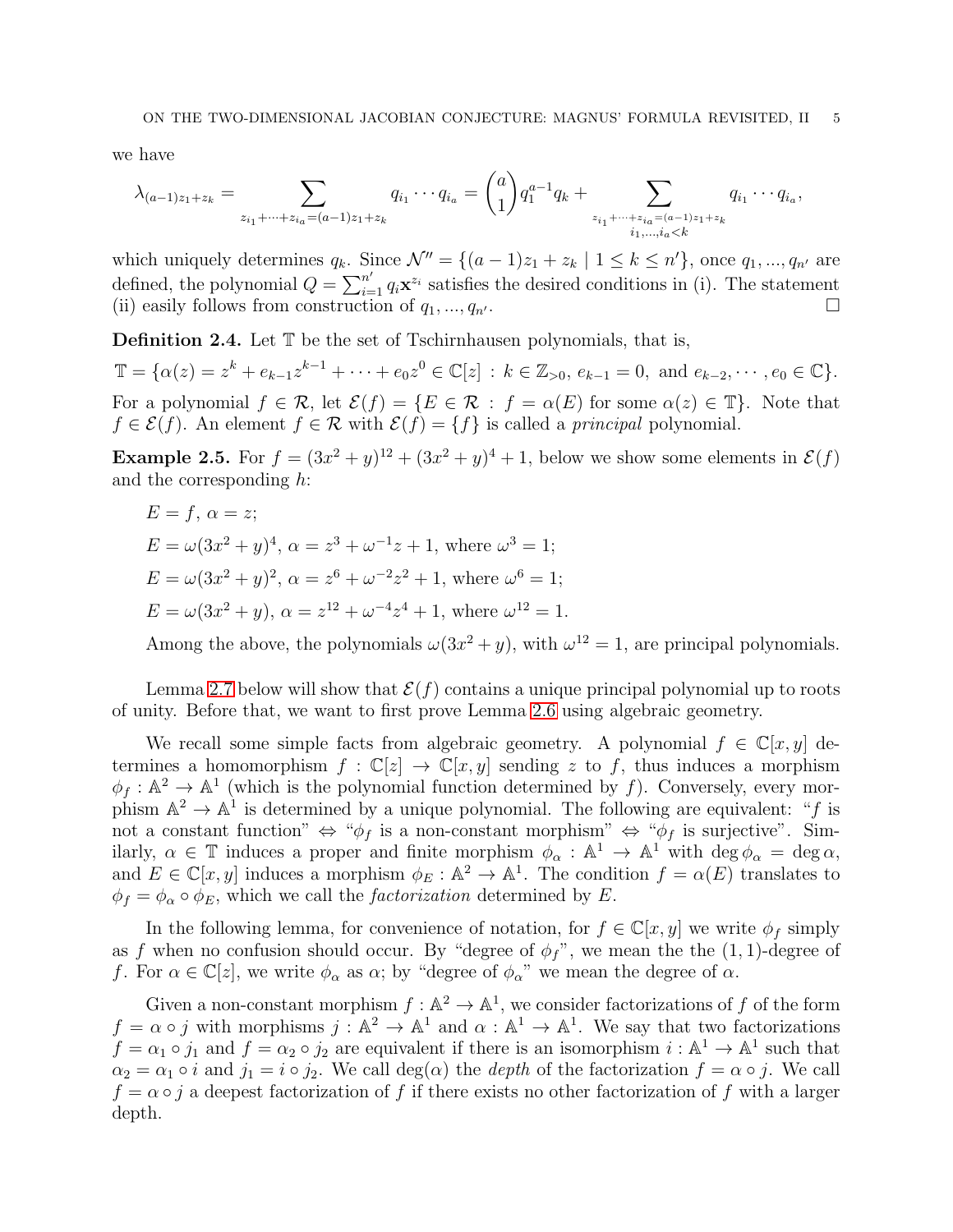<span id="page-5-0"></span>**Lemma 2.6.** *Given a non-constant morphism*  $f : \mathbb{A}^2 \to \mathbb{A}^1$ , *there is, up to isomorphism, a unique universal factorization*  $f = \alpha_0 \circ j_0$  *in the sense that: if there is another factorization*  $f = \alpha \circ j$ , then there is a morphism  $i : \mathbb{A}^1 \to \mathbb{A}^1$  such that  $\alpha_0 = \alpha \circ i$  and  $j = i \circ j_0$ , that is, *the following diagram commutes. (Equivalently,*  $f = \alpha_0 \circ j_0$  *is a deepest factorization of* f.)



*Proof.* Given any two factorizations  $f = \alpha_1 \circ j_1 = \alpha_2 \circ j_2$ , we can construct a new factorization  $f = \alpha_3 \circ j_3$  which is either equivalent to one of the two factorizations, or deeper than them. Note that since f is non-constant,  $\alpha_1, \alpha_2, j_1, j_2$  must also be non-constant.



Let  $X_{\text{fp}}$  be the fiber product of  $\alpha_1$  and  $\alpha_2$ . Then f factors through  $X_{\text{fp}}$ , and its image in  $X_{\text{fp}}$  must be irreducible. Let X be the irreducible component of  $X_{\text{fp}}$  that contains the image of f. Then f factors through X in the sense that there is a morphism  $p: \mathbb{A}^2 \to X$ such that  $f = \alpha_1 \circ \beta_1 \circ p = \alpha_2 \circ \beta_2 \circ p$ . Let  $\pi : \tilde{X} \to X$  be the normalization of X, then p factors through  $\tilde{X}$  in the sense that there is a morphism  $j_3 : \mathbb{A}^2 \to X$  such that  $p = \pi \circ j_3$ . Define  $\alpha_3 = \alpha_1 \circ \beta_1 \circ \pi (= \alpha_2 \circ \beta_2 \circ \pi) : \tilde{X} \to \mathbb{A}^1$ . Then  $f = \alpha_3 \circ j_3$ . Note that the curve X is rational, otherwise each line in  $\mathbb{A}^2$  must map to a point in X because there is no nonconstant rational map from a rational curve to a nonrational curve  $2$ . Since X is rational and affine (but possibly singular),  $\tilde{X}$  is a nonsingular affine rational curve, thus  $\tilde{X} \cong \mathbb{A}^1$ . Moreover since  $\alpha_1$ ,  $\alpha'_1$ , and  $\pi$  are all proper and non-constant, the morphism  $\alpha_3$  is proper and non-constant. Note that deg  $\alpha_3 \ge \deg \alpha_1$  (resp. deg  $\alpha_2$ ), and equalities hold when the factorization  $f = \alpha_3 \circ j_3$  is equivalent to  $f = \alpha_1 \circ j_1$  (resp.  $f = \alpha_2 \circ j_2$ ).

<span id="page-5-1"></span><sup>&</sup>lt;sup>2</sup>Here is a short sketch of proof: assume  $f: C_1 \to C_2$  is a non-constant rational map, where  $C_1$  is a rational curve and  $C_2$  is a nonrational curve. Without loss of generality we may assume that  $C_1$  and  $C_2$  are nonsingular projective curves. So genus( $C_1$ ) = 0, genus( $C_2$ )  $\geq$  1. By [\[48,](#page-25-9) II.2.1], a rational map from a smooth projective curve to a projective curve is always a morphism. Thus  $f$  is a morphism. Applying Riemann–Hurwitz formula to f, we get a contradiction  $-2 = 2$ genus $(\mathbb{P}^1) - 2 = (\text{deg } f)(2)$ genus $(C_2) - 2 + \sum_{r=1}^{\infty} (e_P - 1) \geq 0$  where  $e_P \geq 1$ are ramification indices.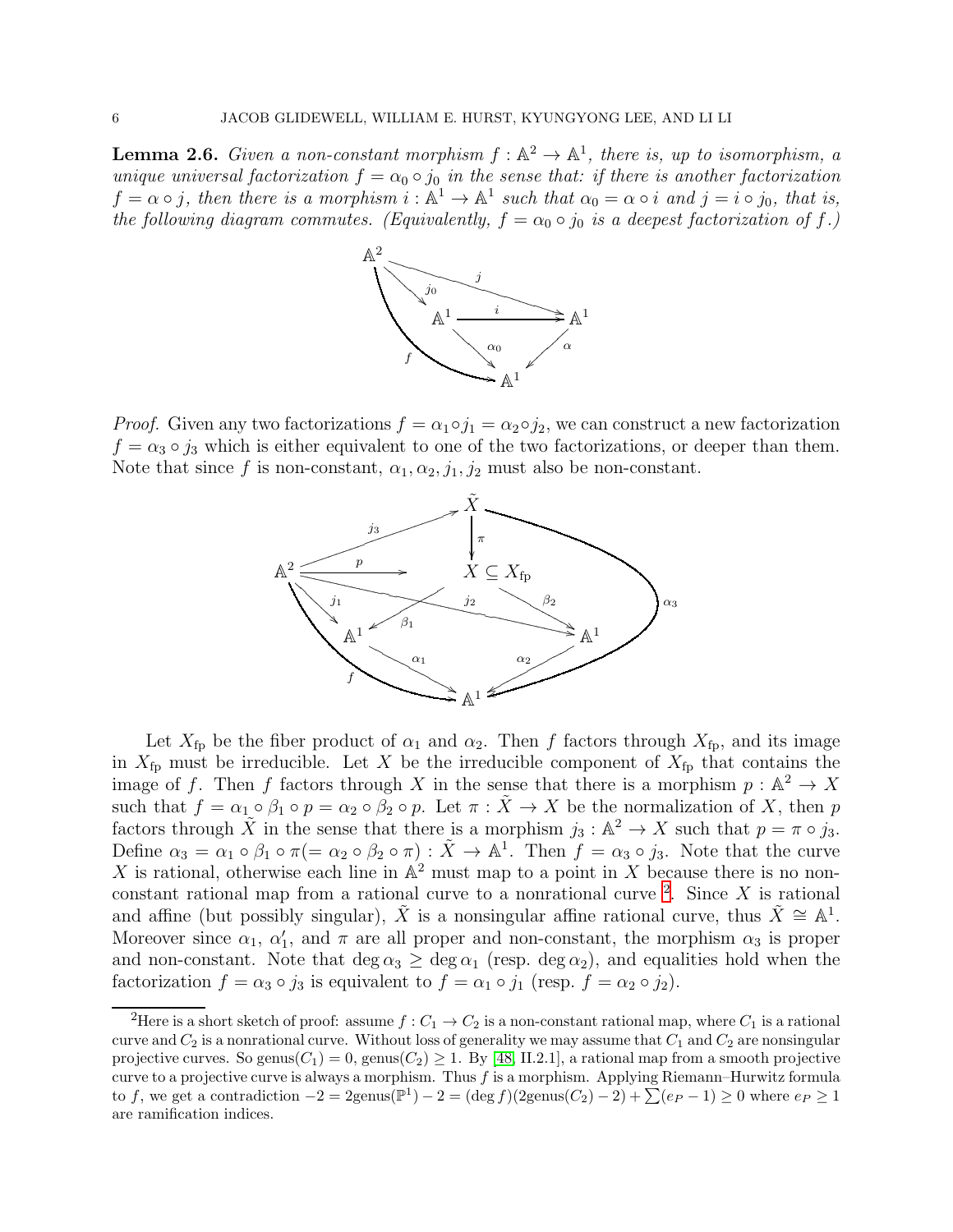Consider the set of all equivalence classes of the factorizations of f. Note that the depth of any factorization is no larger than the  $(1, 1)$ -degree of the polynomial f, so there exists a deepest factorization  $f = \alpha_0 \circ j_0$  (that is,  $\deg(\alpha_0)$  is maximal). By the above argument, we see that  $f = \alpha_0 \circ j_0$  is universal. The uniqueness of the factorization follows from the universal property. This completes the proof.

<span id="page-6-0"></span>**Lemma 2.7.** Let f be a non-constant polynomial in  $\mathcal{R}$ . Then  $\mathcal{E}(f)$  contains a unique *principal polynomial up to roots of unity.*

*Proof.* As explained before Lemma [2.6,](#page-5-0) each  $E \in \mathcal{E}(f)$  determines a factorization of f. Two polynomials  $E_1, E_2 \in \mathcal{E}(f)$  determine equivalent factorizations if and only if the corresponding  $\alpha_1$  and  $\alpha_2$  satisfy  $\phi_{\alpha_1} = \phi_{\alpha_2} \circ i$  for an isomorphism  $i : \mathbb{A}^1 \to \mathbb{A}^1$ . Then  $i(z) = az + b$  for some  $a, b \in \mathbb{C}$  with  $a \neq 0$ . Since  $\alpha_2 \in \mathbb{T}$ , we can write  $\alpha_2 = z^k + e_{k-2}z^{k-2} + \cdots + e_0$ , and  $\alpha_1 = (az + b)^k + e_{k-2}(az + b)^{k-2} + \cdots + e_0 = a^k z^k + ka^{k-1}bz^{k-1} + \cdots$ . Then  $\alpha_1 \in \mathbb{T}$  implies  $a^k = 1, ka^{k-1}b = 0$ . It follows that a must be a  $(\deg \alpha_1)$ -th root of unity, and the constant  $b=0.$ 

By Lemma [2.6,](#page-5-0)  $E$  is a principal polynomial if and only if it corresponds to the deepest factorization  $f = \alpha_0 \circ j_0$  which must exist and is unique. By the previous paragraph, the corresponding polynomial  $E \in \mathcal{E}(f)$  is uniquely determined up to a (deg  $\alpha_0$ )-th root of unity.  $\Box$ 

Lemma 2.8. *Let* F *satisfy the conditions* (1)–(3) *in Conjecture [B,](#page-2-0) and let* Q *be the unique* polynomial such that  $N^0(Q-x^{m/a}y^{n/a}) \subsetneq N^0(Q) = \mathcal{N}'$  and  $\text{supp}(F-Q^a) \subseteq N(F) \setminus \mathcal{N}''$  (as in Lemma [2.3\)](#page-3-1). Then there exists a unique integer  $\delta \in \mathbb{Z}_{>0}$  such that  $N^0(E) = \frac{1}{\delta a} N^0(F)$  (=  $\frac{1}{\delta a}T_{m,n}$  *for any principal polynomial*  $E \in \mathcal{E}(Q)$ *.* 

*Proof.* Let  $E \in \mathcal{E}(Q)$  be a principal polynomial. Then there is  $\alpha \in \mathbb{T}$  such that  $Q = \alpha(E)$  $E^k + e_{k-2}E^{k-2} + \cdots + e_0E$ . Note that each vertex of  $N^0(E^k)$  that is not the origin must not be contained in  $N^0(E^i)$  for  $i < k$ , we conclude that  $N^0(Q) = kN^0(E)$ . Letting  $\delta = k$ , we get the existence. The uniqueness of  $\delta$  is because E is unique up to a root of unity.

<span id="page-6-2"></span>**Definition 2.9.** Let  $E^{\circ}$  be the unique polynomial among the principal polynomials in  $\mathcal{E}(Q)$ that contains a term  $1x^{m/a\delta}y^{n/a\delta}$ . Then  $N^0(E^{\circ}-x^{m/a\delta}y^{n/a\delta}) \subsetneq N^0(E^{\circ})=\frac{1}{\delta a}T_{m,n}$ , and each of the other principal polynomials contain a term  $\omega x^{m/a\delta} y^{n/a\delta}$  for a root of unity  $\omega \neq 1$ . We call  $E^{\circ}$  the F-generator.

Lemma 2.10. *Let* F *satisfy the conditions* (1)–(3) *in Conjecture [B.](#page-2-0) Then the set*

<span id="page-6-1"></span>
$$
\mathbb{T}_F := \{ \alpha \in \mathbb{T} \, : \, \text{supp}(F - \alpha(E^{\circ})) \subseteq N^0(F) \setminus \mathcal{N}'' \}
$$

*is nonempty.*

*Proof.* Since  $E^{\circ}$  is a principal polynomial in  $\mathcal{E}(Q)$ , we can write

(2.1) 
$$
Q = \alpha_Q(E^{\circ}) = (E^{\circ})^{\delta} + e_{\delta - 2}(E^{\circ})^{\delta - 2} + e_{\delta - 3}(E^{\circ})^{\delta - 3} + \cdots + e_0.
$$

Denote  $\alpha_Q^a = (\alpha_Q)^a$ . Then  $Q^a = \alpha_Q^a(E^{\circ}) = (E^{\circ})^{a\delta} + ae_{\delta-2}(E^{\circ})^{a\delta-2} + \cdots + e_0^a$ . Then  $\text{supp}(F - \alpha_Q^a(E^{\circ})) = \text{supp}(F - Q^a) \subseteq N^0(F) \setminus \mathcal{N}''$  by Lemma [2.3.](#page-3-1) This gives a polynomial  $\alpha_{\mathcal{C}}^a$  $Q^a \in \mathbb{T}_F$ .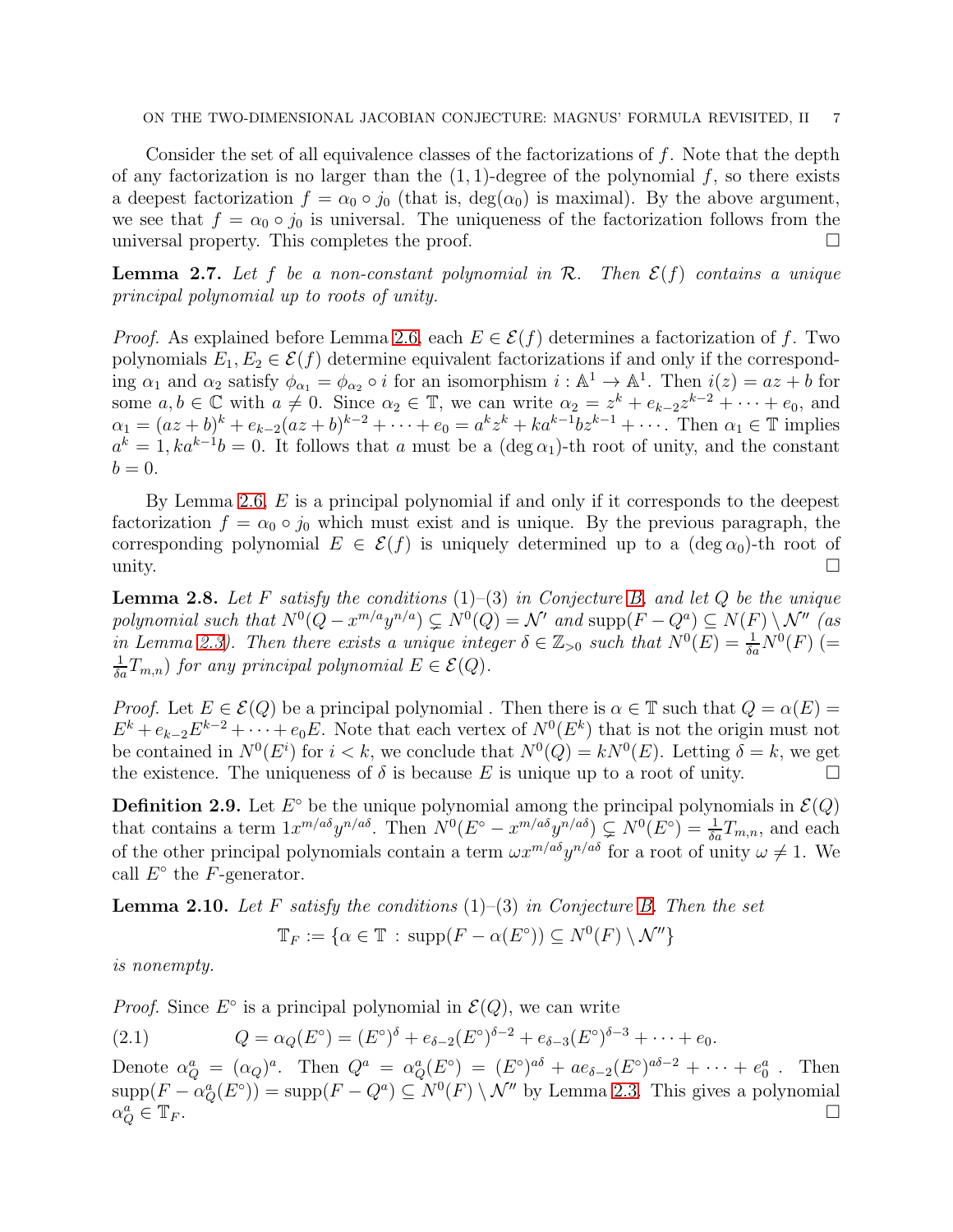<span id="page-7-2"></span>Definition 2.11. Let

$$
\mathbb{V}_F = \{ N^0(F - \alpha(E^{\circ})) \subseteq \mathbb{R}^2 \, : \, \alpha \in \mathbb{T}_F \}.
$$

Note that  $V_F$  is a nonempty set of convex polygons (where  $V_F$  may contain the empty polygon  $\emptyset$ ) contained in  $N^0(F)$  with integral vertex coordinates, so it is a finite set. We view  $V_F$  as a poset with the partial order given by inclusion, and define the following:

(i) Fix a minimal element  $V^{\circ} \in V_F$ , in other words, if V is an element of  $V_F$  with  $V \subseteq V^{\circ}$ , then  $V = V^{\circ}$ .

- (ii) Fix  $\alpha^{\circ} \in \mathbb{T}_F$  such that  $V^{\circ} = N^0(F \alpha^{\circ}(E^{\circ}))$ .
- (iii) Let  $F^{\circ} = F \alpha^{\circ}(E^{\circ})$ . This  $F^{\circ}$  will be called the *remainder*.

<span id="page-7-1"></span>**Lemma 2.12.** Let F satisfy the conditions  $(1)$ - $(3)$  in Conjecture [B,](#page-2-0) and let  $E^{\circ}$  be the F*generator.* Assume  $\alpha \in \mathbb{T}_F$  satisfy  $V^{\circ} = N^0(F - \alpha(E^{\circ}))$ . Then

- (i)  $(E^{\circ})_{n/a\delta}^{(0,1)} = (x+1)^{m/a\delta} y^{n/a\delta}$  and  $(E^{\circ})_{(m+n)/a\delta}^{(1,1)} = x^{m/a\delta} (x+y)^{n/a\delta}$ .
- (ii) deg( $\alpha$ ) =  $a\delta$ .

*Proof.* (i) By [\(2.1\)](#page-6-1),  $((E^{\circ})_{n/a\delta}^{(0,1)})^{\delta} = Q_{n/a}^{(0,1)} = (x+1)^{m/a} y^{n/a}$ , so  $(E^{\circ})_{n/a\delta}^{(0,1)}$  equals a k-th root of unity multiplying by  $(x+1)^{m/a\delta}y^{n/a\delta}$ . Since  $E^{\circ}$  contains a term  $1x^{m/a\delta}y^{n/a\delta}$  by definition, we must have  $(E^{\circ})_{n/a\delta}^{(0,1)} = (x+1)^{m/a\delta} y^{n/a\delta}$ . The other equality is proved similarly.

(ii) Denote  $k = \deg(\alpha)$ , and note that  $N^0(F) = T_{m,n}$  and  $N^0(\alpha(E^{\circ})) = kN^0(E^{\circ}) =$  $kT_{\frac{m}{a\delta},\frac{n}{a\delta}} = T_{\frac{km}{a\delta},\frac{kn}{a\delta}}$ . If  $k > a\delta$ , then vertices of  $T_{\frac{km}{a\delta},\frac{kn}{a\delta}}$  that are not the origin lie outside  $T_{m,n}$ , thus  $N^0(F^{\circ}) = T_{\frac{km}{a\delta},\frac{kn}{a\delta}} \supseteq N^0(F)$ ; if  $k < a\delta$ , then  $N^0(F^{\circ}) = T_{m,n} = N^0(F)$ . In both cases,  $supp(F^{\circ}) \nsubseteq N^{0}(F) \setminus \mathcal{N}''$ . So we must have  $k = a\delta$ .

We shall show that the following Conjecture [C](#page-7-0) implies Conjecture [B](#page-2-0) (see Lemma [3.3\)](#page-12-0), hence implies the Jacobian conjecture.

<span id="page-7-0"></span>Conjecture C. *Assume that* F *and* G *satisfy the conditions* (1)–(5) *in Conjecture [B.](#page-2-0) Then any of the following equivalent statements is true.*

- $(i)$   $\emptyset \in \mathbb{S}_F$ .
- (ii) *There is*  $\alpha \in \mathbb{T}$  *such that*  $F \alpha(E^{\circ}) = 0$ *.*
- (iii)  $V^{\circ} = \emptyset$ .
- $(iv) F^{\circ} = 0.$

Remark 2.13. One may compare Conjecture [C](#page-7-0) with Conjecture [6.1,](#page-23-7) which can be obtained from [\[22\]](#page-24-20). Although the Laurent polynomial setting from [\[22\]](#page-24-20) may also lead to the same conjectures we are aiming at, we prefer to stay only in the polynomial ring  $\mathcal R$  and to precisely control the principal  $F$ -generator  $E^{\circ}$  and the remainder  $F^{\circ}$ .

The following definition is inspired from divisibility and support conditions for greedy basis elements of rank 2 cluster algebras([\[34,](#page-24-16) Theorem 2.2],[\[33,](#page-24-17) Theorem 4]).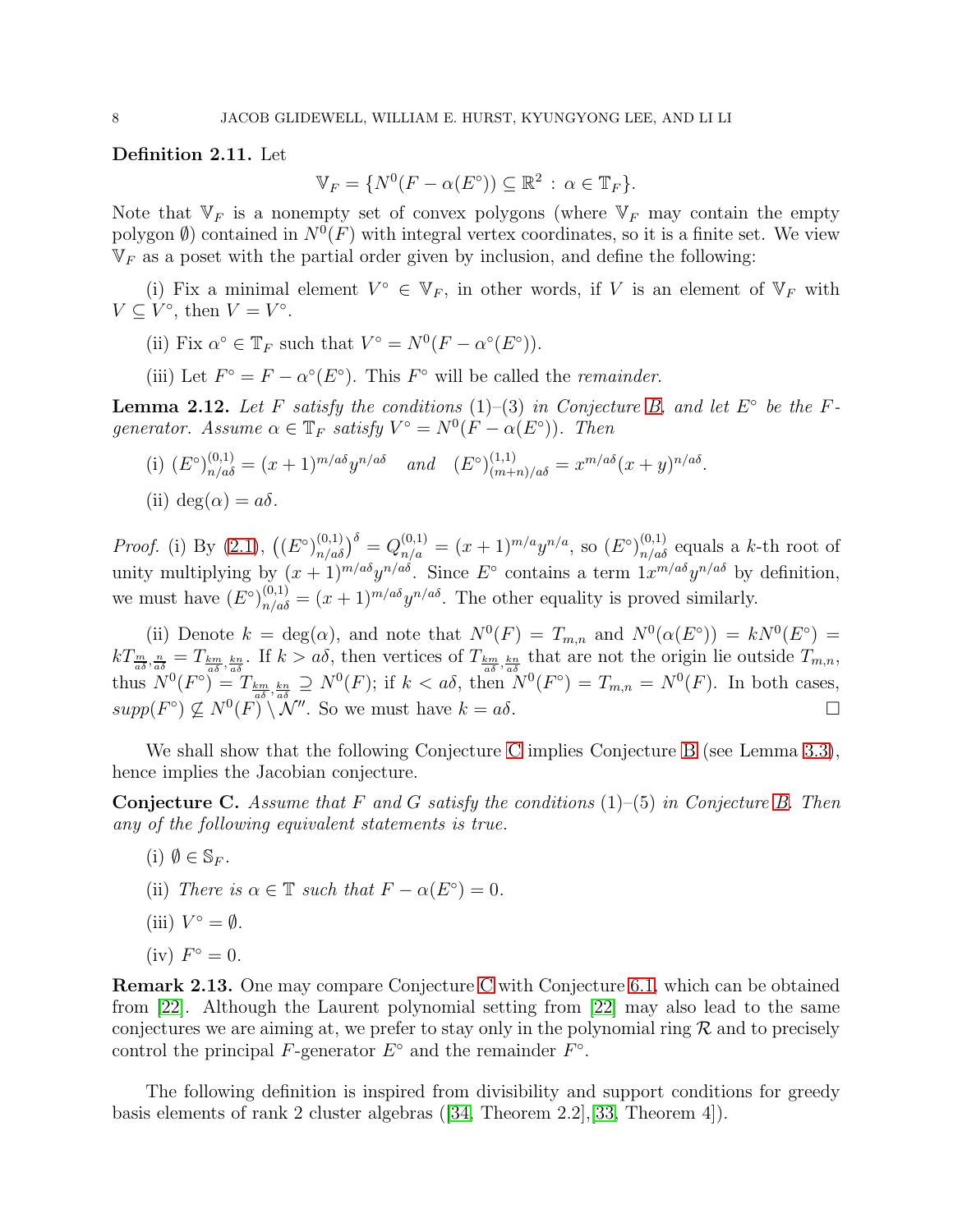**Definition 2.14.** Let  $i \in \mathbb{Z}_{\geq 0}$ . Let  $\varepsilon = \frac{1}{m(n+1)}$  $\frac{1}{m(n-m)}$ . We say that  $F^{\circ}$  satisfies the *i*-th collection of  $(0, 1)$ -divisibility conditions (for short,  $(0, 1)$ -DC) if

$$
(F^{\circ})_j^{(0,1)}
$$
 is divisible by  $(x+1)^{j-\lfloor i(n-m)\varepsilon \rfloor}$  for each  $j \in \mathbb{Z}$ .

We say that  $F^{\circ}$  satisfies the *i*-th collection of  $(1, 1)$ -divisibility conditions (for short,  $(1, 1)$ -DC) if

$$
(F^{\circ})_j^{(1,1)}
$$
 is divisible by  $(x + y)^{j - \lfloor (i+1)m\varepsilon \rfloor}$  for each  $j \in \mathbb{Z}$ .

We say that  $F^{\circ}$  satisfies the *i*-th collection of divisibility conditions (DC) if it satisfies the *i*-th collection of w-divisibility conditions for  $w \in \{(0, 1), (1, 1)\}.$ 

We say that  $F^{\circ}$  satisfies the *i*-th collection of divisibility and support conditions (DSC) if it satisfies the i-th collection of divisibility conditions and

$$
\operatorname{supp}(F^{\circ}) \subseteq T_{\lfloor (i+1)m\varepsilon \rfloor, \lfloor (i+1)m\varepsilon \rfloor + \lfloor i(n-m)\varepsilon \rfloor}.
$$

**Example 2.15.** A matrix presentation of a polynomial in  $\mathcal{R}$  may help understand divisibility conditions better. For  $f \in \mathcal{R}$ , let  $m' = (0, 1)$ -deg $(f)$  and  $n' = (1, 0)$ -deg $(f)$ . Let  $M(f)$  be the  $m' \times n'$  matrix whose  $(i, j)$ -entry is equal to the coefficient for the term  $x^{j-1}y^{m'-i+1}$  of f. For instance, if

$$
f = 3x^6y + 2x^5y^2 + x^3y^4 + 2x^4y^2 + 3x^2y^4 + 3xy^4 + y^4 + xy^2 + y^2 + 1,
$$

then

$$
M(f) = \begin{pmatrix} 1 & 3 & 3 & 1 & 0 & 0 & 0 \\ 0 & 0 & 0 & 0 & 0 & 0 & 0 \\ 1 & 1 & 0 & 0 & 2 & 2 & 0 \\ 0 & 0 & 0 & 0 & 0 & 0 & 3 \\ 1 & 0 & 0 & 0 & 0 & 0 & 0 \end{pmatrix}.
$$

Using  $M(f)$ , it is easy to see that  $f_i^{(0,1)}$  $j_j^{(0,1)}$  is divisible by  $(x + 1)^{j-1}$  and  $f_j^{(1,1)}$  $j^{(1,1)}$  is divisible by  $(x+y)^{j-6}$  for each  $j \in \mathbb{Z}$ .

For any integers  $r_1$  and  $r_2$ , the set  $\{x \in \mathbb{Z} : r_1 \leq x \leq r_2\}$  will be denoted by the usual notation  $[r_1, r_2]$ . We shall show the following Conjecture [D](#page-8-0) implies [C](#page-7-0)onjecture C (see Lemma [3.7\)](#page-15-1), hence implies the Jacobian conjecture.

<span id="page-8-0"></span>Conjecture D. *Assume that* F *and* G *satisfy the conditions* (1)–(5) *in Conjecture [B.](#page-2-0) Then the following statements hold true.*

(i) Let  $w = (0, 1)$  and  $i \in [m(n-m)(a-1)/a+1, m(n-m)]$ . If  $F^{\circ}$  satisfies the *i*-th *collection of* w-DC, then  $F^{\circ}$  satisfies the  $(i - 1)$ -th collection of w-DC.

(ii) Let  $w = (1, 1)$  and  $i \in [m(n-m)(a-1)/a, m(n-m)]$ . If  $F^{\circ}$  satisfies the *i*-th *collection of* w-DC, then  $F^{\circ}$  satisfies the  $(i - 1)$ -th collection of w-DC.

(iii) Let  $i \in [1, m(n-m)(a-1)/a]$ . If  $F^{\circ}$  satisfies the *i*-th collection of DSC, then  $F^{\circ}$ *satisfies the*  $(i - 1)$ -th collection of DC.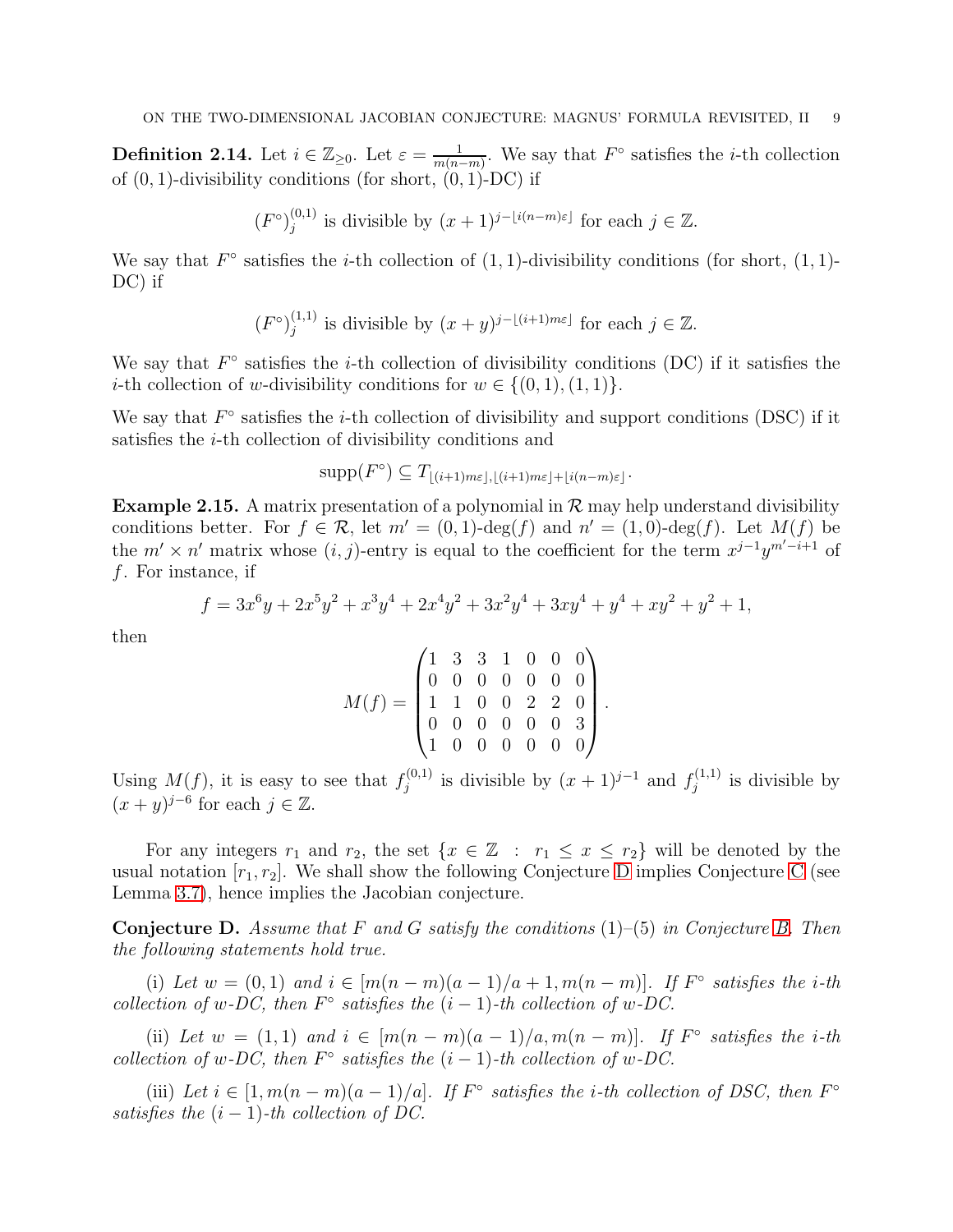<span id="page-9-4"></span><span id="page-9-1"></span>For convenience, denote

(2.2) 
$$
a_i = \lfloor (i+1)m\varepsilon \rfloor, \quad b_i = \lfloor (i+1)m\varepsilon \rfloor + \lfloor i(n-m)\varepsilon \rfloor
$$

Note that  $(a_{m(n-m)}, b_{m(n-m)}) = (m, n), (a_0, b_0) = (0, 0)$ , and

$$
(2.3) \qquad (a_i, b_i) - (a_{i-1}, b_{i-1}) \in \{ (0, 0), (0, 1), (1, 1) \}.
$$

Note that the above difference cannot be  $(1, 2)$  is because of the following simple lemma.

<span id="page-9-3"></span>**Lemma 2.16.** *There does not exist i such that*  $i/m \in \mathbb{Z}$  *and*  $(i + 1)/(n - m) \in \mathbb{Z}$ *. There does not exist i such that*  $|i(n - m)\varepsilon| > |(i - 1)(n - m)\varepsilon|$  *and*  $\lfloor (i + 1)m\varepsilon \rfloor > \lfloor im\varepsilon \rfloor$ *.* 

*Proof.* If both strict inequalities hold, then  $m|i$  and  $(n - m)|(i + 1)$ . But this is impossible since both m and  $n - m$  are multiples of  $a \geq 2$ .

<span id="page-9-2"></span>**Lemma 2.17.** *Fix i* ∈ [0,  $m(n - m)(a - 1)/a$ ]*. Assume that* 

(2.4) 
$$
a\delta\lfloor (i+1)m\varepsilon\rfloor/m = a\delta\lfloor i(n-m)\varepsilon\rfloor/(n-m) \in \mathbb{Z}_{\geq 0}.
$$

*If* F ◦ *satisfies the* i*-th collection of DSC, then*

<span id="page-9-0"></span>
$$
supp(F^{\circ}) \subseteq T_{a_i,b_i-1}.
$$

*Proof.* Let integer k be the value of [\(2.4\)](#page-9-0). Then  $\lfloor (i+1)m\varepsilon \rfloor = \frac{mk}{a\delta}$  and  $\lfloor i(n-m)\varepsilon \rfloor =$  $\frac{(n-m)k}{a\delta}$ . The assumption that "  $F^{\circ}$  satisfies the *i*-th collection of DSC " has the following two consequences:

(a)  $\text{supp}(F^{\circ}) \subseteq T_{mk/a\delta,nk/a\delta}$ .

(b)  $(F^{\circ})_i^{(0,1)}$  $j_j^{(0,1)}$  is divisible by  $(x+1)^{j-|i(n-m)\varepsilon|}$  for  $j = \lfloor (i+1)m\varepsilon \rfloor + \lfloor i(n-m)\varepsilon \rfloor = nk/a\delta$ , and  $(F^{\circ})_i^{(1,1)}$  $j_j^{(1,1)}$  is divisible by  $(x+y)^{j-\lfloor (i+1)m\varepsilon \rfloor}$  for  $j = 2\lfloor (i+1)m\varepsilon \rfloor + \lfloor i(n-m)\varepsilon \rfloor = (m+n)k/a\delta$ . That is,

$$
(x+1)^{mk/a\delta} \mid (F^{\circ})^{(0,1)}_{nk/a\delta}, \quad (x+y)^{nk/a\delta} \mid (F^{\circ})^{(1,1)}_{(m+n)k/a\delta}
$$

Let  $\lambda \in \mathbb{C}$  be the coefficient of  $x^{mk/a\delta}y^{nk/a\delta}$  in  $F^{\circ}$ . It follows from (a) and (b) that

$$
(F^{\circ})_{nk/a\delta}^{(0,1)} = \lambda(x+1)^{mk/a\delta} y^{nk/a\delta} \quad \text{and} \quad (F^{\circ})_{(m+n)k/a\delta}^{(1,1)} = \lambda x^{mk/a\delta} (x+y)^{nk/a\delta}.
$$

Therefore to prove the lemma, it suffices to prove that  $\lambda = 0$ .

Assume the contrary that  $\lambda \neq 0$ . Then  $N^0(F^{\circ}) = T_{mk/a\delta,nk/a\delta}$ . Let  $\alpha'(z) = \alpha^{\circ}(z) + \lambda z^k$ and let  $F' = F - \alpha'(E^{\circ}) = F - \alpha^{\circ}(E^{\circ}) - \lambda(E^{\circ})^k = F^{\circ} - \lambda(E^{\circ})^k$ . Note that the assumption  $i \leq m(n-m)(a-1)/a$  implies

$$
k = a\delta \lfloor i/m \rfloor / (n - m) \le a\delta - \delta \le a\delta - 1 = \deg(\alpha^{\circ}) - 1,
$$

where the first " $\leq$ " becomes "=" when  $i = m(n-m)(a-1)/a$ , the second " $\leq$ " becomes "=" when  $\delta = 1$ . So  $k \leq deg(\alpha^{\circ}) - 1$ , and the "=" holds if and only if  $i = m(n-m)(a-1)/a$ and  $\delta = 1$ . We consider two cases: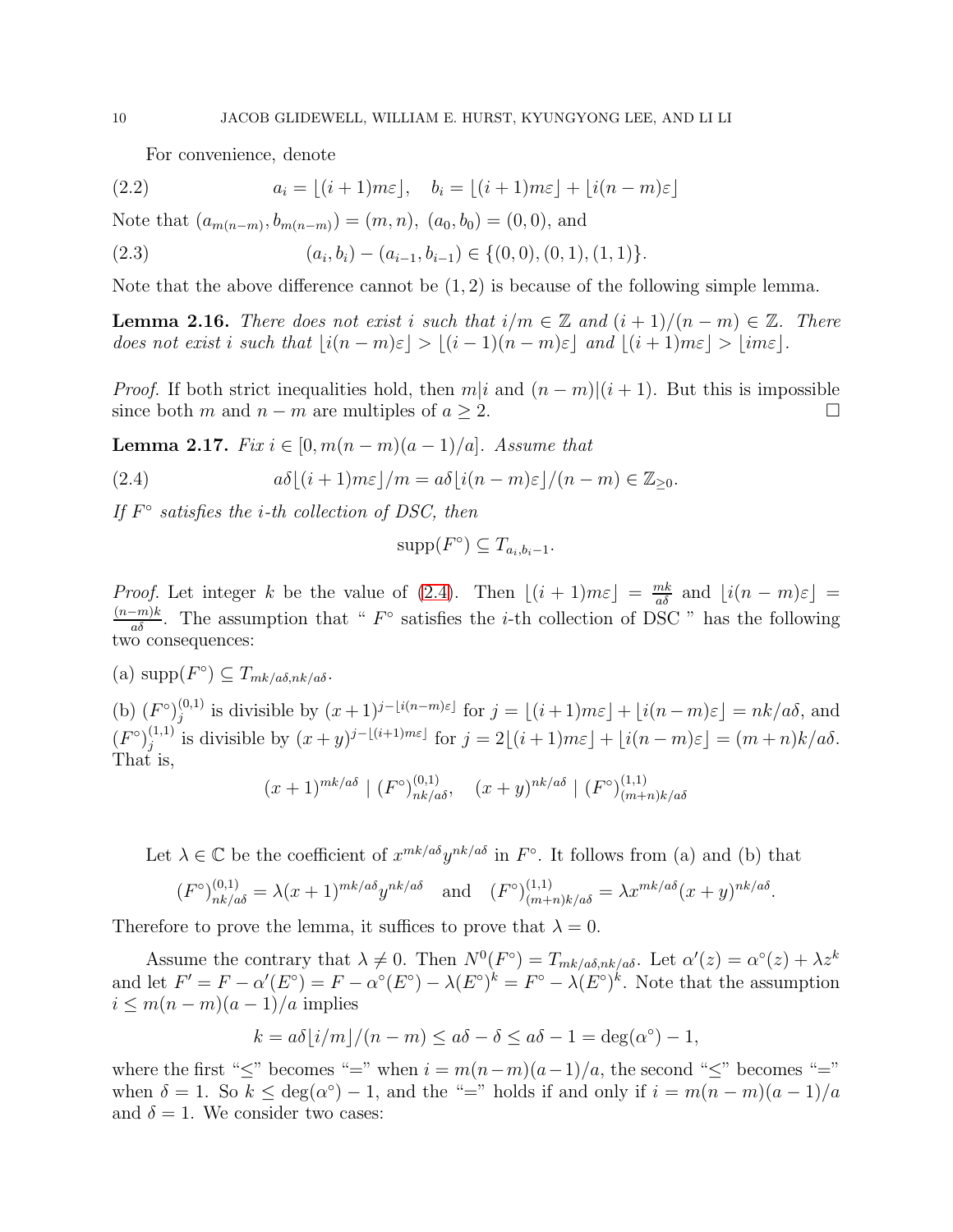Case 1: If  $i = m(n-m)(a-1)/a$  and  $\delta = 1$ . Then  $k = a - 1$ , and  $F^{\circ}$  contains a nonzero term  $\lambda x^{m(a-1)/a} y^{n(a-1)/a}$ . But then the point  $(m(a-1)/a, n(a-1)/a) \in \text{supp}(F^{\circ})$  is the southwest vertex of  $\mathcal{N}''$ , contradicting the assumption that  $\text{supp}(F^{\circ}) \subseteq N(F) \setminus \mathcal{N}''$ .

Case 2: If  $i < m(n-m)(a-1)/a$  or  $\delta > 1$ . Then  $k \leq deg(g^{\circ}) - 2$ , thus  $g'(z) \in \mathbb{T}_F$ . By Lemma [2.12,](#page-7-1) the top (0,1)-homogeneous part of  $\lambda(E^{\circ})^k$  is  $\lambda((x+1)^{m/a\delta}y^{n/a\delta})^k = \lambda(x+1)^{m/a\delta}y^{n/a\delta}$  $1)^{mk/a\delta}y^{nk/a\delta}$ , which is exactly the top  $(0,1)$ -homogeneous part of  $F^{\circ}$ . Thus  $(0,1)$ -deg $(F')$  <  $nk/a\delta$ . But this yields  $N^0(F') \subsetneq N^0(F)$   $( \subseteq N^0(F) \setminus \mathcal{N}'')$ , which contradicts the assumption that  $V^{\circ}$  is minimal as given in Definition [2.11.](#page-7-2)

## 3. Implication from Conjecture [D](#page-8-0) to Conjecture [A](#page-1-0)

Given a polynomial  $F \in \mathbb{C}[x,y]$ , define polynomials  $F_{zy}, F_{zw}, F_{zw}$  by the condition  $F_{zy}(z, y) = F_{xw}(x, w) = F_{zw}(z, w) = F(x, y)$ . Equivalently, define the following isomorphisms of K-algebras:

$$
\phi_{zy} \in \text{Hom}(K[x, y], K[z, y]) : x \mapsto z - 1, y \mapsto y,
$$
  
\n
$$
\phi_{zy}^{-1} \in \text{Hom}(K[z, y], K[x, y]) : z \mapsto x + 1, y \mapsto y,
$$
  
\n
$$
\phi_{xw} \in \text{Hom}(K[x, y], K[x, w]) : x \mapsto x, y \mapsto w - x,
$$
  
\n
$$
\phi_{xw}^{-1} \in \text{Hom}(K[x, w], K[x, y]) : x \mapsto x, w \mapsto x + y,
$$
  
\n
$$
\phi_{zw} \in \text{Hom}(K[x, y], K[z, w]) : x \mapsto z - 1, y \mapsto w + 1 - z.
$$
  
\n
$$
\phi_{zw}^{-1} \in \text{Hom}(K[z, w], K[x, y]) : z \mapsto x + 1, w \mapsto x + y,
$$

Then  $F_{zy} = \phi_{zy}(F)$ ,  $F_{xw} = \phi_{xw}(F)$ ,  $F_{zw} = \phi_{zw}(F)$ .

Let  $T_{m,n}^1$  be the quadrilateral with vertices  $(0,0)$ ,  $(m+n, 0)$ ,  $(m, n)$ ,  $(n-m, 0)$ ,  $T_{m,n}^2$  be the rectangle with vertices  $(0,0), (m, 0), (m, n), (n, 0)$ , and  $T_{m,n}^3$  be the trapezoid with vertices  $(0, 0), (m, 0), (m, n), (n - m, 0).$  (See Figure [2.](#page-10-0))



<span id="page-10-0"></span>FIGURE 2. From left to right:  $T_{m,n}, T_{m,n}^1, T_{m,n}^2, T_{m,n}^3$ . (Assume  $n > m > 0$ .)

<span id="page-10-1"></span>Lemma 3.1. *Assume* m < n*. Consider the following two conditions.*

- (a)  $F_{n-i}^{(0,1)}$  $\sum_{n-i}^{(0,1)}$  *is divisible by*  $(x+1)^{m-i}$  *for all*  $0 \le i \le m$ *.*
- (b)  $F_{m+n}^{(1,1)}$  $\lim_{m+n-i}$  *is divisible by*  $(x + y)^{n-i}$  *for all*  $0 \le i \le n$ *.*

*Then the following statements hold true.*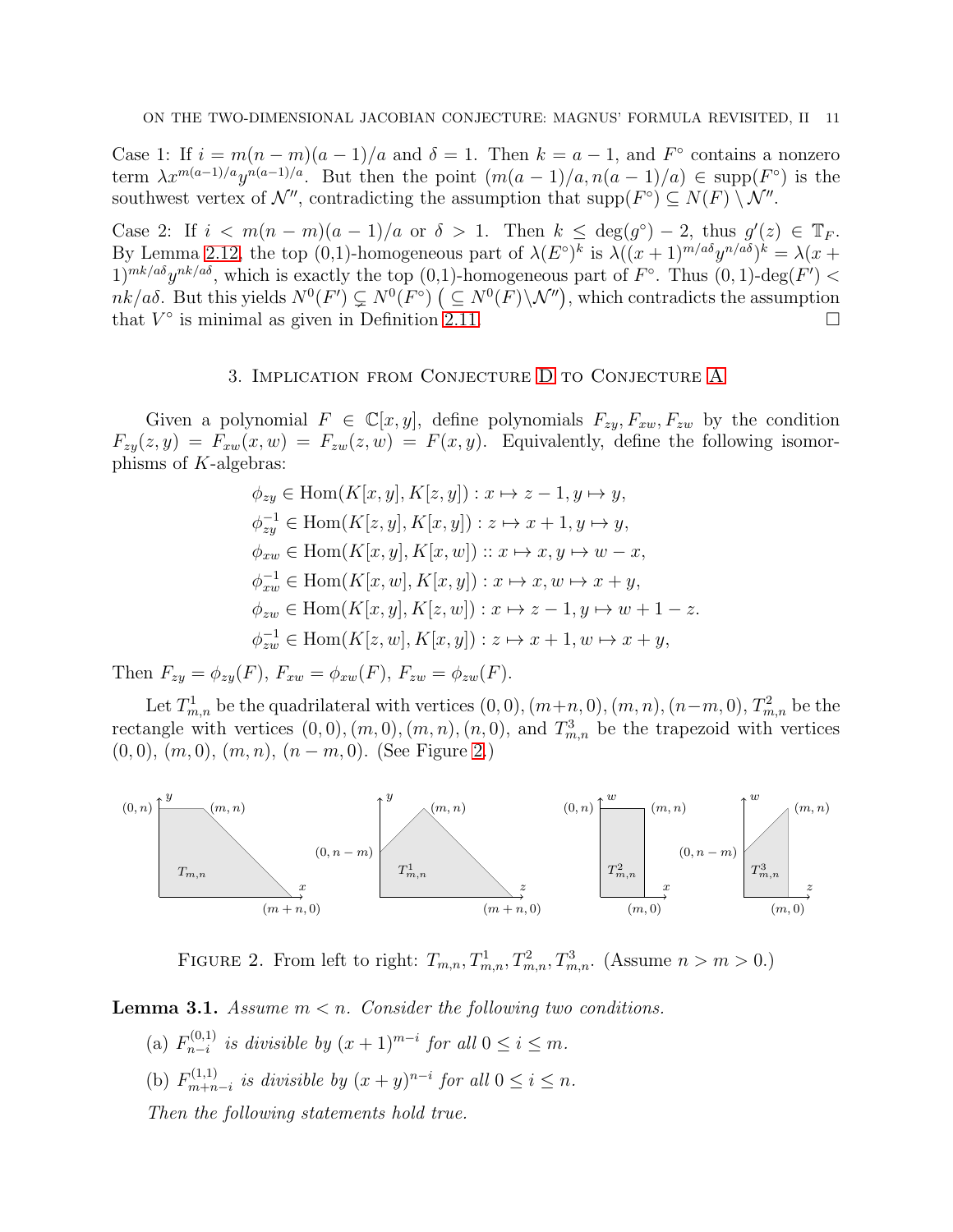- (i) " $N^0(F) \subseteq T_{m,n}$  and the condition (a) holds" if and only if  $N^0(F_{zy}) \subseteq T_{m,n}^1$ .
- (ii)  $\mathcal{C}^m(Y^0)(F) \subseteq T_{m,n}$  and the condition (b) holds" if and only if  $N^0(F_{xw}) \subseteq T_{m,n}^2$ .
- (iii) " $N^0(F) \subseteq T_{m,n}$  and both (a) and (b) hold" if and only if  $N^0(F_{zw}) \subseteq T_{m,n}^3$ .

*Proof.* (i) If  $N^0(F) \subseteq T_{m,n}$  and (a) holds, then  $z^{m-i}$  divides  $F_{n-i}^{(0,1)}$  $\sum_{n=i}^{(0,1)}$  for all *i*; that is, the support of  $F_{zy}$  does not contain points  $(j, n - i)$  for  $j < m - i$ ; thus the support of  $F_{zy}$ lies in the half plane  $z \geq y - n + m$ . Meanwhile, since  $\phi_{zy}$  sends  $x \mapsto z - 1$  and  $y \mapsto y$ , the polynomial  $F_{zy} = \phi_{zy}(F)$  has the same right boundary of the support as F. Thus the support of  $F_{zy}$  lies in the intersection of  $T_{m,n}$  and the halfplane  $z \ge y - n + m$ , which is  $T_{m,n}^1$ . The converse is obvious.

(ii) is similar to (i). If  $N^0(F) \subseteq T_{m,n}$  and (b) holds, then  $w^{n-i}$  divides  $F_{m+n}^{(1,1)}$  $\lim_{m+n-i}$  for all *i*; that is, the support of  $F_{xw}$  does not contain points  $(m + n - i - j, j)$  for  $j < n - i$ ; thus the support of  $F_{xw}$  lies in the half plane  $x \leq m$ . Meanwhile,  $\phi_{xw}$  sends  $x \mapsto x$  and  $y \mapsto w - x$ , so the polynomial  $F_{xw} = \phi_{xw}(F)$  and F have the same top horizontal boundary of the support. Thus the support of  $F_{xw}$  lies in the intersection of  $T_{m,n}$  and the halfplane  $x \leq m$ , which is  $T_{m,n}^2$ . The converse is obvious.

(iii) First we prove the "only if" part. The polynomial  $F_{zw}$  can be obtained from  $F_{zy}$  by  $y \mapsto w + 1 - z$ . For  $(i, j) \in T^1_{m,n}$ , since  $z^i y^j = z^i (w + 1 - z)^j$  whose support is in the right triangle with vertices  $(i, 0), (i, j), (i + j, 0)$  (which is contained in  $T_{m,n}^1$ ), we see that  $N^0(F_{zw}) \subseteq T^1_{m,n}$ . Similarly,  $F_{zw}$  can be obtained from  $F_{xw}$  by  $x \mapsto z-1$ . For  $(i, j) \in T_{m,n}^2$ , since  $x^i w^j = (z-1)^i w^j$  whose support is in the horizontal line segment with endpoints  $(0, j), (i, j)$  (which is contained in  $T_{m,n}^2$ ), we see that  $N^0(F_{zw}) \subseteq T_{m,n}^2$ . Thus  $N^{0}(F_{zw}) \subseteq T^{1}_{m,n} \cap T^{2}_{m,n} = T^{3}_{m,n}.$ 

Next we prove the "if" part:  $N^0(F) \subseteq T_{m,n}$  is obvious. Meanwhile,  $N^0(F_{zw}) \subseteq T_{m,n}^3 \Rightarrow$  $N^0(F_{zy}) \subseteq T^1_{m,n} \Rightarrow (a); N^0(F_{zw}) \subseteq T^3_{m,n} \Rightarrow N^0(F_{xw}) \subseteq T^2_{m,n} \Rightarrow (b);$  so both (a) and (b)  $\text{hold.}$   $\Box$ 

<span id="page-11-0"></span>Lemma 3.2. *Conjecture [B](#page-2-0) implies Conjecture [A.](#page-1-0)*

*Proof.* We first recall a known result (see [\[42\]](#page-25-10) or [\[37\]](#page-24-21) for a proof): if  $f, g \in \mathbb{C}[x, y]$  satisfy  $[f, g] = 1$ , then there exists an automorphism  $\xi$  of  $\mathbb{C}[x, y]$  such that  $N^0(\xi(f))$  is contained in the trapezoid  $T_{m,n}^3$  $T_{m,n}^3$  and contains the vertex  $(m, n)$  where  $n > m > 0$ .<sup>3</sup>

Assuming Conjecture [B](#page-2-0) is true. To prove Conjecture [A,](#page-1-0) it is enough to assume that  $f, g \in \mathbb{C}[x, y]$  satisfy the conditions  $[f, g] \in \mathbb{C}$ , and  $\{(m, n)\}\subseteq N^0(f) \subseteq T^3_{m,n}$  for some  $n > m > 0$ , and then prove  $[f, g] = 0$ .

Multiplying f, g with nonzero constants if necessary, We can assume that  $N^0(f - x^m y^n) \subsetneq$  $N^0(f)$  and  $N^0(g-x^{bm/a}y^{bn/a}) \subsetneq N^0(g)$ . Let  $F_{zw} \in \mathbb{C}[z,w]$  (resp.  $G_{zw}$ ) be obtained from f

<span id="page-11-1"></span><sup>&</sup>lt;sup>3</sup>Indeed, a stronger result in [\[9\]](#page-24-18) or [\[49\]](#page-25-8) asserts that we can further assume that  $(m, n)$  is the only point in the support of  $\xi(f)$  that lies on the top boundary of the trapezoid  $T_{m,n}^3$  (that is, the boundary line segment of  $T_{m,n}^3$  with slope 1); we do not need this stronger result.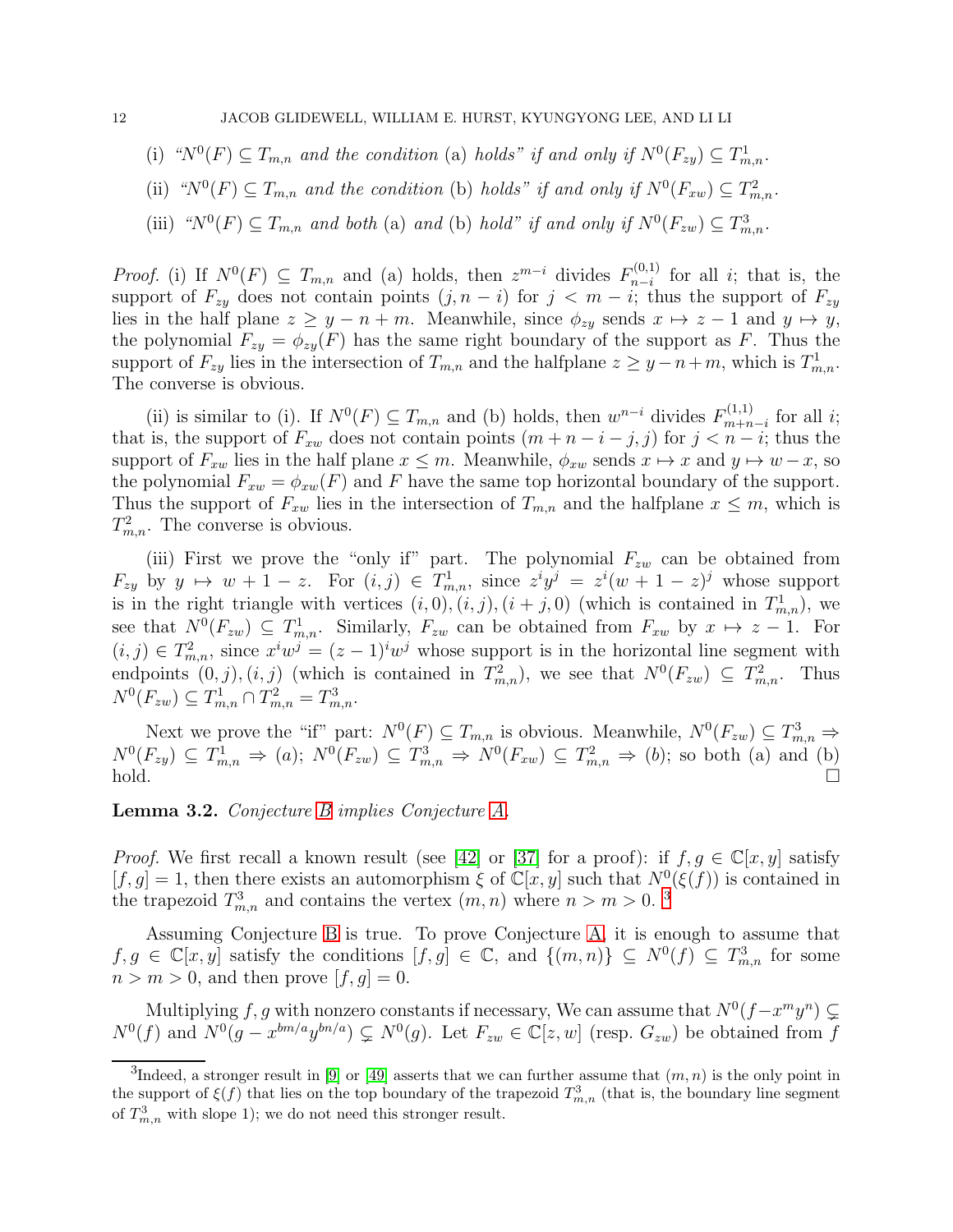(resp. q) by simply replacing the variables x by z and y by w. Define  $F, G \in \mathbb{C}[x, y]$  by

$$
F = \phi_{zw}^{-1}(F_{zw}), \quad G = \phi_{zw}^{-1}(G_{zw}).
$$

We claim that the conditions (1)–(5) in Conjecture [B](#page-2-0) are satisfied:

 $(1)(4)$  Since  $N^0(F_{zw}) \subseteq T^3_{m,n}$ , we have  $N^0(F) \subseteq T_{m,n}$  by Lemma [3.1.](#page-10-1) Since f has a term  $1x^m y^n$ ,  $F_{zw}$  has a term  $1z^m w^n$ , thus F has terms  $1x^m y^n$ ,  $1x^{m+n}$  and  $1y^n$ . It follows that that  $N^0(F - x^m y^n) \subsetneq N^0(F)$  and  $N^0(F) = T_{m,n}$ . To see  $N^0(G) = T_{bm/a, bn/a}$ , note that  $[F,G] \in \mathbb{C}$  implies  $N^0(G)$  is similar to  $N^0(F)$ . The condition  $N^0(g-x^{bm/a}y^{bn/a}) \subsetneq N^0(g)$ implies  $N^0(G-x^{bm/a}y^{bn/a}) \subsetneq N^0(G)$ .

(2)(3) By Lemma [3.1,](#page-10-1) since  $N^0(F_{zw}) \subseteq T^3_{m,n}$ , both conditions (a) and (b) in Lemma [3.1](#page-10-1) must hold. These two conditions are exactly (2) and (3).

(5) Since  $[f, g] \in \mathbb{C}$ , we have  $[f, g] = [F_{zw}, G_{zw}] = [F, G] \in \mathbb{C}$ , where the second equality is by the chain rule.

<span id="page-12-0"></span>Conjecture [B](#page-2-0) then asserts that  $[f, g] = [F, G] = 0$ , therefore it implies Conjecture [A.](#page-1-0)  $\Box$ Lemma 3.3. *Conjecture [C](#page-7-0) implies Conjecture [B.](#page-2-0)*

*Proof.* It is clear that (i)–(iv) are equivalent. Assuming [C](#page-7-0)onjecture C is true, it suffices to prove the following: if there is  $\alpha \in \mathbb{T}$  such that  $F - \alpha(E^{\circ}) = 0$ , then  $[F, G] = 0$ .

By Lemma [2.12\(](#page-7-1)ii),  $deg(\alpha) = a\delta \ge a > 1$ . Using  $F = \alpha(E^{\circ})$ , we get

$$
[F, G] = \frac{d\alpha}{dz}(E^{\circ})[E^{\circ}, G] \in K.
$$

Since deg  $\alpha > 1$ ,  $\frac{d\alpha}{dz}(E^{\circ})$  is a nonconstant polynomial, consequently  $[E^{\circ}, G] = 0$ , thus  $[F, G] =$  $\overline{a}$ .

<span id="page-12-1"></span>Proposition 3.4. *Let* F *satisfy the conditions* (1)–(3) *in Conjecture [B.](#page-2-0) Let* Q *be the unique* polynomial obtained from Lemma [2.3,](#page-3-1) and let  $R = F - Q^a$ . Then the following holds.

(i)  $Q_{\frac{n}{a}-i}^{(0,1)}$  is divisible by  $(x + 1)^{\frac{m}{a}-i}$  for all  $0 \le i \le \frac{m}{a}$  $\frac{m}{a}$ *, and all monomials of* R *have*  $(0,1)$ -degree ≤  $n-\frac{m}{a}-1$ . Consequently,  $(E^{\circ})_{\frac{n}{a\delta}-i}^{(0,1)}$  is divisible by  $(x+1)^{\frac{m}{a\delta}-i}$  for all  $0 \le i \le \frac{m}{a\delta}$ .

(ii) *Assume that all monomials of R have*  $(0,1)$ -degree  $\leq n - \frac{n-m}{q}$  $\frac{-m}{a}$ *.* Then  $Q_{\frac{m+n}{a}-i}^{(1,1)}$  is *divisible by*  $(x+y)^{\frac{n}{a}-i}$  *for all*  $0 \le i \le \frac{n}{a}$  $\frac{n}{a}$ , and all monomials of R have (1,1)-degree  $< m+n-\frac{n}{a}$  $\frac{n}{a}$ . *Consequently,*  $(E^{\circ})_{\frac{m+n}{a\delta} - i}^{(1,1)}$  *is divisible by*  $(x + y)^{\frac{n}{a\delta} - i}$  *for all*  $0 \le i \le \frac{n}{a\delta}$ *.* 

*Proof.* (i) Lemma [2.3](#page-3-1) implies that R contains no monomial of the form  $x^i y^j$  with  $i \ge m(a -$ 1)/a and  $j \ge n(a-1)/a$ . Define  $R_{zy} = \phi_{zy}(R) = R(z-1, y)$ .

Note that  $R_{zy}$  must contain no  $z^{\geq m(a-1)/a}y^{\geq n(a-1)/a}$ . To see this, assume the contrary that  $R_{zy}$  contains a monomial  $z^{m'}y^{n'}$  where  $m' \geq m(a-1)/a$  is maximal for fixed  $n' \geq n(a-1)/a$ . Then  $R = R_{zy}(x+1, y)$  contains a monomial  $x^{m'}y^{n'}$  that will not cancel out with another term in  $R$ . This contradicts the assumption on  $R$ .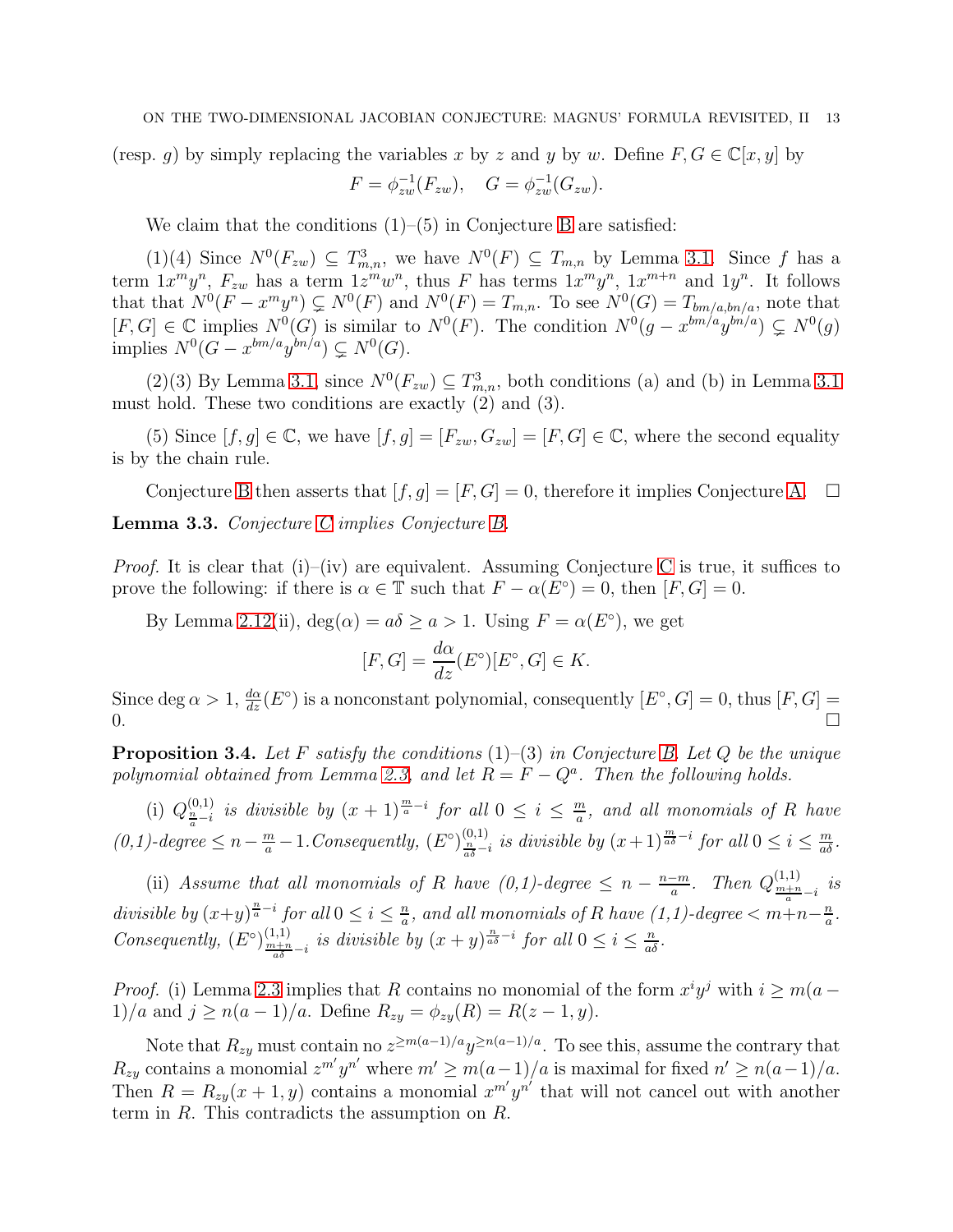Now we can prove by induction on  $i$ .

For  $i = 0$ ,  $Q_{n/a}^{(0,1)}$  is uniquely determined by the conditions that it contains a term  $1x^{m/a}y^{n/a}$  and that  $(Q_{n/a}^{(0,1)})^a - F_n^{(0,1)}$  does not contain monomials of the form  $x^{\geq m(a-1)/a}y^n$ . Since  $F_n^{(0,1)} = (x+1)^m y^n$ , we must must have  $Q_{n/a}^{(0,1)} = (x+1)^{m/a} y^{n/a}$  by uniqueness (because it satisfies the above conditions). So the statement is true for the base case.

For  $0 < i \leq \frac{m}{a}$  $\frac{m}{a}$ ,  $Q_{\frac{n}{a}-i}^{(0,1)}$  is uniquely determined by the condition that the following polynomial contains no monomials of the form  $x^{\geq m(a-1)/a}y^{\geq n(a-1)/a}$ :

<span id="page-13-0"></span>(3.1) 
$$
R_{n-i}^{(0,1)} = F_{n-i}^{(0,1)} - \sum_{k_1+k_2+\cdots+k_a=i} Q_{\frac{n}{a}-k_1}^{(0,1)} Q_{\frac{n}{a}-k_2}^{(0,1)} \cdots Q_{\frac{n}{a}-k_a}^{(0,1)}
$$

We single out the case when  $k_b = i$  for some b, and  $k_j = 0$  for other  $j \neq b$ . The sum over all such  $(k_1, \ldots, k_a)$  is equal to  $a(Q_{\frac{n}{a}}^{(0,1)})^{a-1}Q_{\frac{n}{a}-i}^{(0,1)} = a(x+1)^{\frac{m(a-1)}{a}}y^{\frac{n(a-1)}{a}}Q_{\frac{n}{a}-i}^{(0,1)}$ .

Applying  $\phi_{zy}$  to [\(3.1\)](#page-13-0), the condition becomes that, the following polynomial in  $\mathbb{C}[z, y]$ , (3.2)

<span id="page-13-1"></span>
$$
\phi_{zy}(R_{n-i}^{(0,1)}) = \phi_{zy}(F_{n-i}^{(0,1)}) - az^{\frac{m(a-1)}{a}}y^{\frac{n(a-1)}{a}}\phi_{zy}(Q_{\frac{n}{a}-i}^{(0,1)}) - \sum_{k_1,\dots,k_a} \phi_{zy}(Q_{\frac{n}{a}-k_1}^{(0,1)}Q_{\frac{n}{a}-k_2}^{(0,1)}\cdots Q_{\frac{n}{a}-k_a}^{(0,1)}),
$$

contains no monomials of the form  $z^{\geq \frac{m(a-1)}{a}}y^{\geq \frac{n(a-1)}{a}}$  (where the sum runs through all tuples  $(k_1, \ldots, k_a)$  of nonnegative integers less than i and satisfying  $k_1 + \cdots + k_a = i$ .

Note that  $z^{m-i} |\phi_{zy}(F_{n-i}^{(0,1)})|$  $h_{n-i}^{(0,1)}$ ) by assumption. Also note that  $z^{\frac{m}{a}-k_j}|\phi_{zy}(Q_{\frac{n}{a}-j}^{(0,1)})|$  (for  $j=1$ 1,...,a) by inductive hypothesis, thus  $z^{m-i} |\phi_{zy}(Q_{\frac{n}{a}-k_1}^{(0,1)} Q_{\frac{n}{a}-k_2}^{(0,1)} \cdots Q_{\frac{n}{a}-k_a}^{(0,1)})$ . Since  $m(a-1)/a \leq$  $m - i$ , all terms in [\(3.2\)](#page-13-1) are divisible by  $z^{\frac{m(a-1)}{a}}y^{n-i}$ , where the exponent of y satisfies  $n-i \geq n-\frac{m}{a} > n-\frac{n}{a} = \frac{n(a-1)}{a}$  $\frac{a^{(n-1)}}{a}$ . But [\(3.2\)](#page-13-1) contains no monomials of the form  $z^{\geq \frac{m(a-1)}{a}}y^{\geq \frac{n(a-1)}{a}}$ . This forces [\(3.2\)](#page-13-1) to be 0. This has two consequences:

First, the second term in [\(3.2\)](#page-13-1), which is  $az^{\frac{m(a-1)}{a}}y^{\frac{n(a-1)}{a}}\phi_{zy}(Q_{\frac{n}{a}-i}^{(0,1)}),$  must be divisible by  $z^{m-i}$  since all other terms are divisible by  $z^{m-i}$ . So  $z^{\frac{m}{a}-i}|\phi_{zy}(Q_{\frac{n}{a}-i}^{(0,1)}),$  thus  $(x+1)^{\frac{m}{a}-i}|Q_{\frac{n}{a}-i}^{(0,1)}$ .

Second,  $\phi_{zy}(R_{n-i}^{(0,1)})$  $(n,1)$ <sub>n−i</sub> $) = 0$ , thus  $R_{n-i}^{(0,1)} = 0$ , for  $0 \le i \le \frac{m}{2}$  $\frac{m}{2}$ . For  $i = \frac{m}{2}$  $\frac{n}{2}$ , we conclude that all monomials of  $R$  has  $(0, 1)$ -degree  $\leq n - \frac{m}{2} - 1$ .

Third, we prove that  $(E^{\circ})_{\frac{n}{a\delta} - i}^{(0,1)}$  is divisible by  $(x + 1)^{\frac{m}{a\delta} - i}$  for all *i*. Since  $N^0(Q) \subseteq \mathcal{N}'$  $\frac{1}{a}N^0(F) = T_{\frac{m}{a},\frac{n}{a}},$  we have  $N^0(\phi_{zy}(Q)) \subseteq T_{\frac{m}{a},\frac{n}{a}}$  by Lemma [3.1.](#page-10-1) Then by [\(2.1\)](#page-6-1), we have

(3.3) 
$$
N^{0}(\phi_{zy}(E^{\circ})) = \frac{1}{\delta} N^{0}(\phi_{zy}(Q)) \subseteq T^{1}_{\frac{m}{a\delta},\frac{n}{a\delta}}
$$

Applying Lemma [3.1](#page-10-1) again, we conclude that  $(E^{\circ})_{\frac{n}{a\delta} - i}^{(0,1)}$  is divisible by  $(x + 1)^{\frac{m}{a\delta} - i}$  for all *i*.

<span id="page-13-2"></span>This finishes the proof of (i).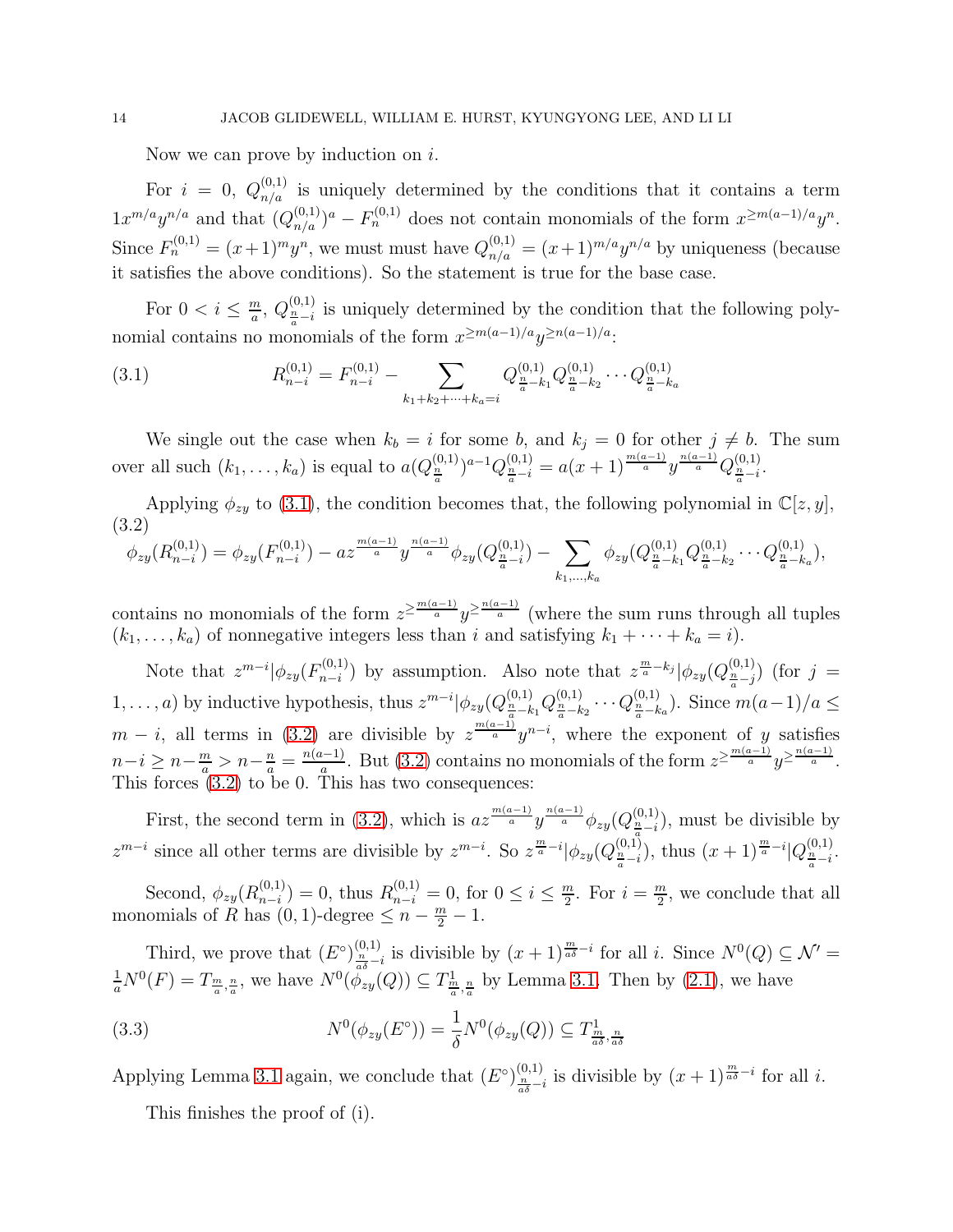### ON THE TWO-DIMENSIONAL JACOBIAN CONJECTURE: MAGNUS' FORMULA REVISITED, II 15

(ii) will be proved similarly. We prove by induction on  $i$ .

For  $i = 0$ ,  $Q_{\frac{m+n}{a}}^{(1,1)} = x^{\frac{m}{a}}(x+y)^{\frac{n}{a}}$ , so the statement is true in this case.

For  $0 < i \leq \frac{n}{a}$  $\frac{n}{a}$ ,  $Q^{(1,1)}_{\frac{m+n}{a}-i}$  is uniquely determined by the condition that the following polynomial contains no  $x^{\geq \frac{m(a-1)}{a}}y^{\geq \frac{n(a-1)}{a}}$ :

<span id="page-14-0"></span>
$$
(3.4) R_{m+n-i}^{(1,1)} = F_{m+n-i}^{(1,1)} - ax^{\frac{m(a-1)}{a}}(x+y)^{\frac{n(a-1)}{a}} Q_{\frac{m+n}{a}-i}^{(1,1)} - \sum_{k_1,\dots,k_a} Q_{\frac{m+n}{a}-k_1}^{(1,1)} Q_{\frac{m+n}{a}-k_2}^{(1,1)} \cdots Q_{\frac{m+n}{a}-k_a}^{(1,1)}.
$$

We claim that [\(3.4\)](#page-14-0) must be 0.

If not, suppose it contains a monomial  $x^k y^{m+n-i-k}$  for some k, and we let k be the smallest choice. Then either  $k \leq m(a-1)/a - 1$ , or  $m + n - i - k \leq n(a-1)/a - 1$ . We consider these two cases:

Case 1. If  $k \leq m(a-1)/a-1$ , then the exponent of y is  $m+n-i-k \geq m+n-1$  $\frac{n}{a} - \frac{m(a-1)}{a} + 1 = n - \frac{n-m}{a} + 1$ . Since we assumed that all monomials of R have  $(0, 1)$ -degree  $\leq n-\frac{n-m}{a}$  $\frac{-m}{a}$ , [\(3.4\)](#page-14-0) must be 0.

Case 2. If  $m+n-i-k \leq n(a-1)/a-1$ , then the  $(0, 1)$ -degree of  $(3.4)$  is  $\leq n(a-1)/a-1$ . Applying  $\phi_{xw}$  to [\(3.4\)](#page-14-0), we get

<span id="page-14-1"></span>(3.5) 
$$
\phi_{xw}(R_{m+n-i}^{(1,1)}) = \phi_{xw}(F_{m+n-i}^{(1,1)}) - ax^{\frac{m(a-1)}{a}} w^{\frac{n(a-1)}{a}} \phi_{xw}(Q_{\frac{m+n}{a}-i}^{(1,1)}) - \sum_{k_1,\dots,k_a} \phi_{xw}(Q_{\frac{m+n}{a}-k_1}^{(1,1)} Q_{\frac{m+n}{a}-k_2}^{(1,1)} \cdots Q_{\frac{m+n}{a}-k_a}^{(1,1)}).
$$

and that the degree of w of each monomial of  $\phi_{xw}(R_{m+r}^{(1,1)})$  $\binom{1,1}{m+n-i}$  should be  $\leq n(a-1)/a-1$ . However,  $w^{n(a-1)/a}$  divides every term in [\(3.5\)](#page-14-1):

for the first term:  $w^{n-i} |\phi_{xw}(F^{(1,1)}_{m+n})|$  $\binom{n(1,1)}{m+n-i}$  and  $n-i \geq n-\frac{n}{a} = \frac{n(a-1)}{a}$  $\frac{a^{(n-1)}}{a}$  imply  $w^{\frac{n(a-1)}{a}}|\phi_{xw}(F^{(1,1)}_{m+n})|$  $\binom{n(1,1)}{m+n-i};$ for the second term: it is obviously divisible by  $w^{\frac{n(a-1)}{a}}$ ;

for each product in the sum: since  $w^{\frac{n}{a}-k_j}|\phi_{xw}(Q_{\frac{m+n}{a}-k_j}^{(1,1)})$  for each j, we conclude that  $\phi_{xw}(\prod_{j=1}^a Q_{\frac{m+n}{a}-k_j}^{(1,1)})$  is divisible by  $w^{n-i}$ , therefore is divisible by  $w^{\frac{n(a-1)}{a}}$  since  $n-i \geq \frac{n(a-1)}{a}$  $rac{(-1)}{a}$ .

This contradiction forces [\(3.5\)](#page-14-1) and [\(3.4\)](#page-14-0) to be 0.

Then we complete the proof similarly to the proof of (i): all terms in [\(3.5\)](#page-14-1) are divisible by  $w^{n-i}$ , by studying the second term of [\(3.5\)](#page-14-1) we conclude  $w^{\frac{n}{a}-i}|\phi_{xw}(Q_{\frac{m+n}{a}-i}^{(1,1)})$ ; the (1,1)homogeneous part of R of degree  $m + n - i$  is 0 for  $0 \le i \le \frac{n}{a}$  $\frac{n}{a}$ , so all monomials of R has  $(1, 1)$ -degree  $\leq m + n - \frac{n}{a} - 1$ .

Last, we prove that  $(E^{\circ})_{\frac{m+n}{a\delta}-i}^{(1,1)}$  is divisible by  $(x+y)^{\frac{n}{a\delta}-i}$  for all i. Since  $N^0(Q) \subseteq$  $\mathcal{N}' = \frac{1}{a} N^0(F) = T_{\frac{m}{a},\frac{n}{a}}$ , we have  $N^0(Q_{xw}) \subseteq T_{\frac{m}{a},\frac{n}{a}}^2$  by Lemma [3.1.](#page-10-1) Then by [\(2.1\)](#page-6-1), we have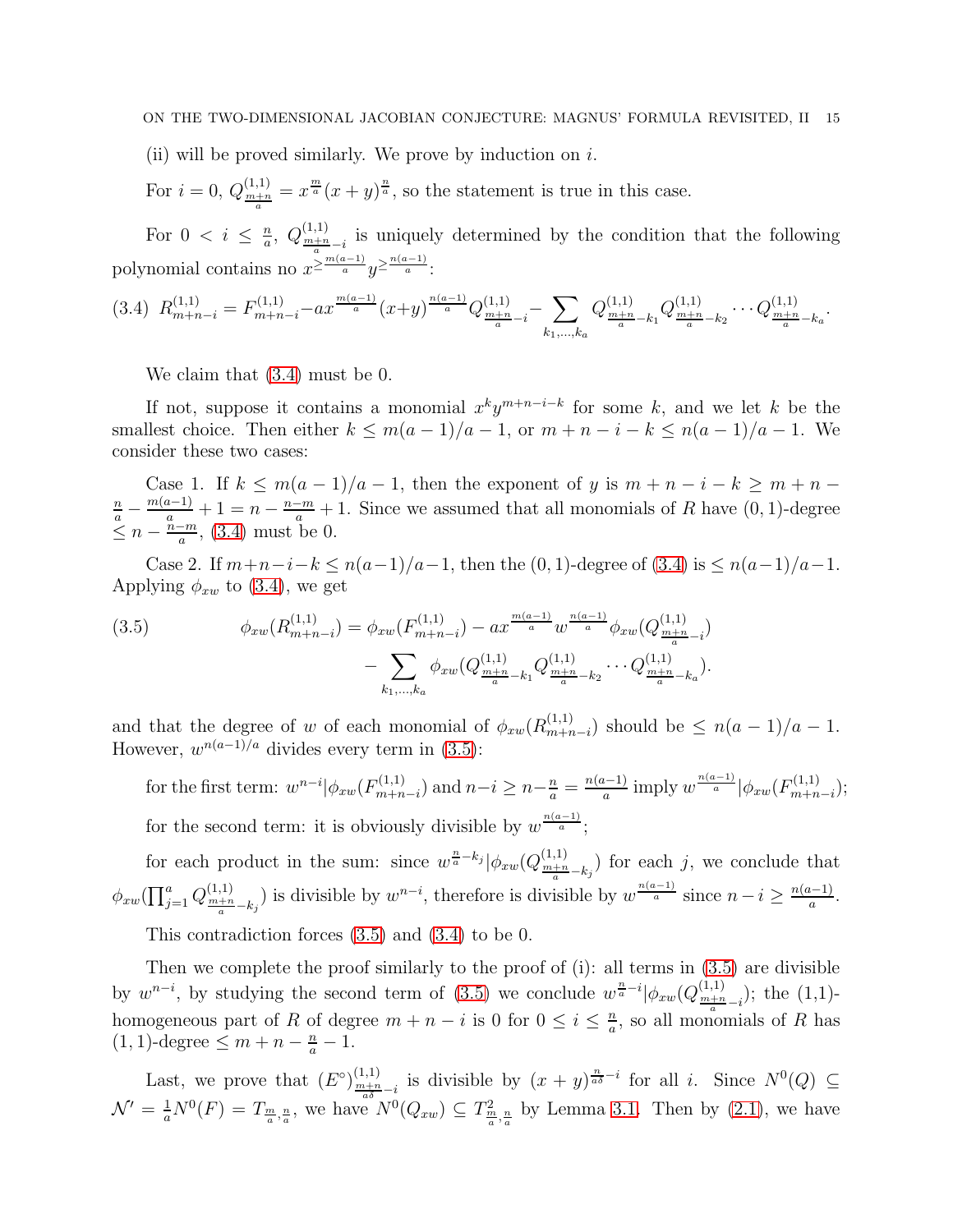$N^0(E_{xw}^{\circ}) = \frac{1}{\delta} N^0(Q_{xw}) \subseteq T^2_{\frac{m}{a\delta},\frac{n}{a\delta}}$ . Applying Lemma [3.1](#page-10-1) again, we conclude that  $(E^{\circ})_{\frac{m+n}{a\delta} - i}^{(1,1)}$  is divisible by  $(x+y)^{\frac{n}{a\delta}-i}$ for all  $i$ .

<span id="page-15-0"></span>**Lemma 3.5.** Let  $w = (0, 1)$  and  $i \in [m(n-m)(a-1)/a, m(n-m)]$ . If  $F^{\circ}$  satisfies the *i*-th *collection of*  $w$ -*DC*, then  $w$ -deg $(F^{\circ}) < [i(n-m)\varepsilon] + m - m/a$ .

*Proof.* Let j be an integer with  $j \geq \lfloor i(n-m)\varepsilon \rfloor + m - m/a$  (=  $b_i - a_i + m\frac{a-1}{a}$ ). Then  $j \geq \lfloor m(n-m)\frac{a-1}{a} \rfloor$  $\frac{-1}{a} \cdot (n-m)\varepsilon \rfloor + m\frac{a-1}{a} = n\frac{a-1}{a}$  $\frac{-1}{a}$  (the y-coordinate of the bottom edge of the trapezoid  $\mathcal{N}''$ ). So  $(1,0)$ -deg $(F^{\circ})_j^{(0,1)} < m \frac{a-1}{a}$  (the x-coordinate of the left edge of  $\mathcal{N}''$ ).

If  $F^{\circ}$  satisfies the *i*-th collection of w-DC, then  $(x+1)^{j-(b_i-a_i)}|(F^{\circ})_i^{(0,1)}$  $j^{(0,1)}$ . If  $(F^{\circ})_j^{(0,1)}$  $j^{(0,1)} \neq 0,$ then  $(1,0)$ -deg $(F^{\circ})_j^{(0,1)} \geq j - (b_i - a_i) \geq m \frac{a-1}{a}$ , contradicting the previous paragraph. So  $(F^{\circ})_j^{(0,1)} = 0$  for all  $j \geq \lfloor i(n-m)\varepsilon \rfloor + m - m/a.$ 

<span id="page-15-2"></span>**Lemma 3.6.** *Assume*  $(0, 1)$ *-deg* $(F^{\circ}) < n^{\frac{a-1}{a}}$ *. Let*  $i \in [m(n-m)^{\frac{a-1}{a}} - 1, m(n-m)]$  and  $w = (1, 1)$ . If  $F^{\circ}$  satisfies the *i*-th collection of w-DC, then  $w$ -deg $(F^{\circ}) < |(i+1)m\varepsilon| + n\frac{a-1}{a}$  $\frac{-1}{a}$ .

*Proof.* Let j be an integer with  $j \geq \lfloor (i+1)m\varepsilon \rfloor + n - n/a$  (=  $a_i + n\frac{a-1}{a}$ )  $\frac{-1}{a}$ ). Then  $j \geq$  $\lfloor (m(n-m)\frac{a-1}{a} - 1 + 1) \cdot m\varepsilon \rfloor + n\frac{a-1}{a} = (m+n)\frac{a-1}{a}$  $\frac{-1}{a}$ .

If  $F^{\circ}$  satisfies the *i*-th collection of w-DC, then  $(x + y)^{j-a_i} | (F^{\circ})_i^{(1,1)}$  $j^{(1,1)}$ . If  $(F^{\circ})_j^{(1,1)}$  $j^{(1,1)} \neq 0,$ then  $(0, 1)$ -deg $(F^{\circ})_j^{(1,1)} \geq j - a_i \geq n \frac{a-1}{a}$  $\frac{-1}{a}$ , contradicting the assumption. So  $(F^{\circ})_j^{(1,1)} = 0$  for all  $j \geq \lfloor (i+1)im\varepsilon \rfloor + n\frac{a-1}{a}$  $\frac{-1}{a}$ .

<span id="page-15-1"></span>Lemma 3.7. *Conjecture [D](#page-8-0) implies Conjecture [C.](#page-7-0)*

*Proof.* Let F and G satisfy the conditions  $(1)$ – $(5)$  in Conjecture [B.](#page-2-0) We want to show that Conjecture [D](#page-8-0) implies  $F^{\circ} = 0$ . Assume Conjecture D is true.

(I) If  $w = (0, 1)$  and  $i = m(n - m)$ , then  $F^{\circ}$  satisfies the *i*-th collection of w-DC.

Proof of (I): in [\(3.3\)](#page-13-2) of the proof of Proposition [3.4\(](#page-12-1)i), we see that  $N^0(\phi_{zy}(E^{\circ})) \subseteq T^1_{\frac{m}{a\delta},\frac{n}{a\delta}}$ . By Lemma [2.12\(](#page-7-1)ii),  $deg(\alpha^{\circ}) = a\delta$ , thus  $N^{0}(\phi_{zy}(\alpha^{\circ}(E^{\circ}))) = N^{0}(\alpha^{\circ}(\phi_{zy}(E^{\circ}))) = a\delta T^{\frac{1}{m}}_{\frac{a}{a\delta},\frac{n}{a\delta}} =$  $T_{m,n}^1$ , and  $N^0(\alpha^{\circ}(E^{\circ})) = T_{m,n}$ . Then by Lemma [3.1](#page-10-1) (i),  $\alpha^{\circ}(E^{\circ})$  satisfies the condition (a) of Lemma [3.1.](#page-10-1) Then both F and  $\alpha^{\circ}(E^{\circ})$ , therefore  $F^{\circ}$ , satisfy the *i*-th collection of w-DC for  $i = m(n-m)$ .

(II)  $F^{\circ}$  satisfies the  $m(n-m)\frac{a-1}{a}$  $\frac{-1}{a}$ -th collection of (0, 1)-DC, and (0, 1)-deg( $F^{\circ}$ ) <  $n\frac{a-1}{a}$ .

Proof of (II): we first consider the following modified version of Conjecture [D\(](#page-8-0)i):

(i') Let w and i be as in Conjecture [D\(](#page-8-0)i). If  $F^{\circ}$  satisfies the *i*-th collection of w-DC and  $w$ -deg $(F^{\circ}) < \lfloor i(n-m)\varepsilon \rfloor + m - m/a$ , then  $F^{\circ}$  satisfies the  $(i-1)$ -th collection of w-DC and  $w\text{-deg}(F^{\circ}) < \lfloor (i-1)(n-m)\varepsilon \rfloor + m - m/a.$ 

Indeed,  $(i')$  is equivalent to  $(i)$ , thanks to Lemma [3.5.](#page-15-0)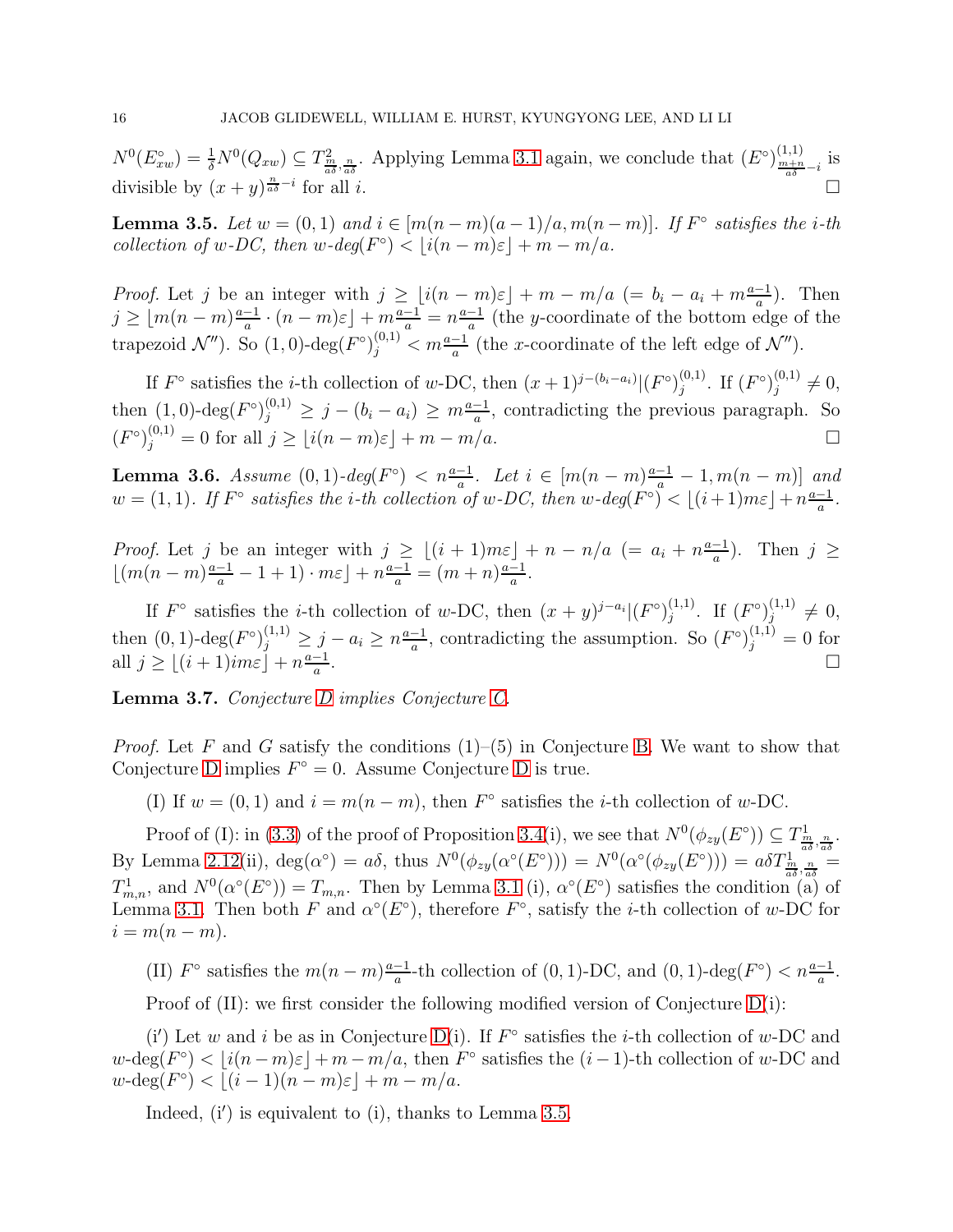#### ON THE TWO-DIMENSIONAL JACOBIAN CONJECTURE: MAGNUS' FORMULA REVISITED, II 17

Since we assume that Conjecture  $D(i)$  is true, (i') holds true, too. Then by a downward induction on i with the base case proved in (I), we conclude that  $F^{\circ}$  satisfies the  $m(n-m)\frac{a-1}{a}$ th collection of w-DC. Then Lemma [3.5](#page-15-0) implies  $w$ -deg( $F^{\circ}$ )  $\lt [m(n-m)\frac{a-1}{a} \cdot (n-m)\varepsilon]$  $\frac{-1}{a} \cdot (n-m)\varepsilon \rfloor +$  $m\frac{a-1}{a} = n\frac{a-1}{a}$  $\frac{-1}{a}$ . So (II) is proved.

(III) If  $w = (1, 1)$  and  $i = m(n - m)$ , then  $F^{\circ}$  satisfies the *i*-th collection of w-DC.

The proof of (III) is similar to the proof of (I), so we skip.

(IV) If  $w = (1, 1)$ , then  $F^{\circ}$  satisfies the  $m(n-m)\frac{a-1}{a}$  $\frac{-1}{a}$ -th collection of w-DC, and  $w$ -deg $(F^{\circ}) < (m+n)\frac{a-1}{a}$  $\frac{-1}{a}$ .

Proof of  $(IV)$ : it is similar to the proof of  $(II)$ . We consider the following modified version of Conjecture [D\(](#page-8-0)ii):

(ii') Let w and i be as in Conjecture [D\(](#page-8-0)ii). If  $F^{\circ}$  satisfies the *i*-th collection of w-DC and  $w$ -deg $(F^{\circ}) < |(i+1)m\varepsilon| + n - n/a$ , then  $F^{\circ}$  satisfies the  $(i-1)$ -th collection of  $w$ -DC and  $w$ -deg $(F^{\circ}) < \lfloor im\varepsilon \rfloor + n - n/a$ .

Indeed, (ii') is equivalent to (ii), thanks to Lemma [3.6.](#page-15-2)

Since we assume that Conjecture  $D(i)$  is true,  $(ii')$  holds true, too. Then by a downward induction on i with the base case proved in (III), we conclude that  $F^{\circ}$  satisfies the  $m(n (m) \frac{a-1}{a}$ -th collection of (1, 1)-DC. Then Lemma [3.6](#page-15-2) implies that (1, 1)-deg( $F^{\circ}$ ) <  $\lfloor m(n-1) \rfloor$  $\binom{m}{m} \frac{a-1}{a}$  $\frac{-1}{a} \cdot m\varepsilon$  | +  $n\frac{a-1}{a} = (m+n)\frac{a-1}{a}$  $\frac{-1}{a}$ . So (IV) is proved.

(V) Let  $i \in [1, m(n-m)\frac{a-1}{a}]$  $\frac{-1}{a}$ . If  $F^{\circ}$  satisfies the *i*-th collection of DSC, then  $F^{\circ}$  satisfies the  $(i - 1)$ -th collection of DSC.

Proof of (V): assume  $F^{\circ}$  satisfies the *i*-th collection of DSC. So supp $(F^{\circ}) \subseteq T_{a_i,b_i}$ . By Conjecture [D\(](#page-8-0)iii),  $F^{\circ}$  satisfies the  $(i-1)$ -th collection of DC, and we need to show that  $supp(F^{\circ}) \subseteq T_{a_{i-1},b_{i-1}}.$ 

Note that the *i*-th collection of DSC is the same as the  $(i-1)$ -th collection if  $(a_i, b_i)$  =  $(a_{i-1}, b_{i-1})$ . Because of  $(2.3)$ , there are two cases to consider:

Case 1:  $(a_{i-1}, b_{i-1}) = (a_i, b_i) - (0, 1)$ . Then lattice points in  $T_{a_i, b_i} \setminus T_{a_{i-1}, b_{i-1}}$  are one of the following form:

 $-$  Form (a):  $(s, b_i)$  with  $s \leq a_i$ ,

- Form (b):  $(s, t)$  with  $s + t = a_i + b_i$  and  $0 \le t \le b_i$ .

We first show that supp $(F^{\circ})$  contains no points of Form (a). Since we assume  $F^{\circ}$ satisfies the  $(i - 1)$ -th collection of DC, the power  $(x + 1)^{j-(b_{i-1}-a_{i-1})} = (x + 1)^{j-(b_i-a_i)+1}$ divides  $(F^{\circ})_i^{(0,1)}$  $j^{(0,1)}$  for any j. In particular, take  $j = b_i$ , then  $(x + 1)^{a_i+1}$  must divide  $(F^{\circ})_{b_i}^{(0,1)}$  $\frac{(0,1)}{b_i}$ . However,  $(1,0)$ -deg $(F^{\circ})_{b_i}^{(0,1)} \leq a_i$ . This forces  $(F^{\circ})_{b_i}^{(0,1)}$  $b_i^{(0,1)} = 0$ . So supp $(F^{\circ})$  contains no points of Form (a).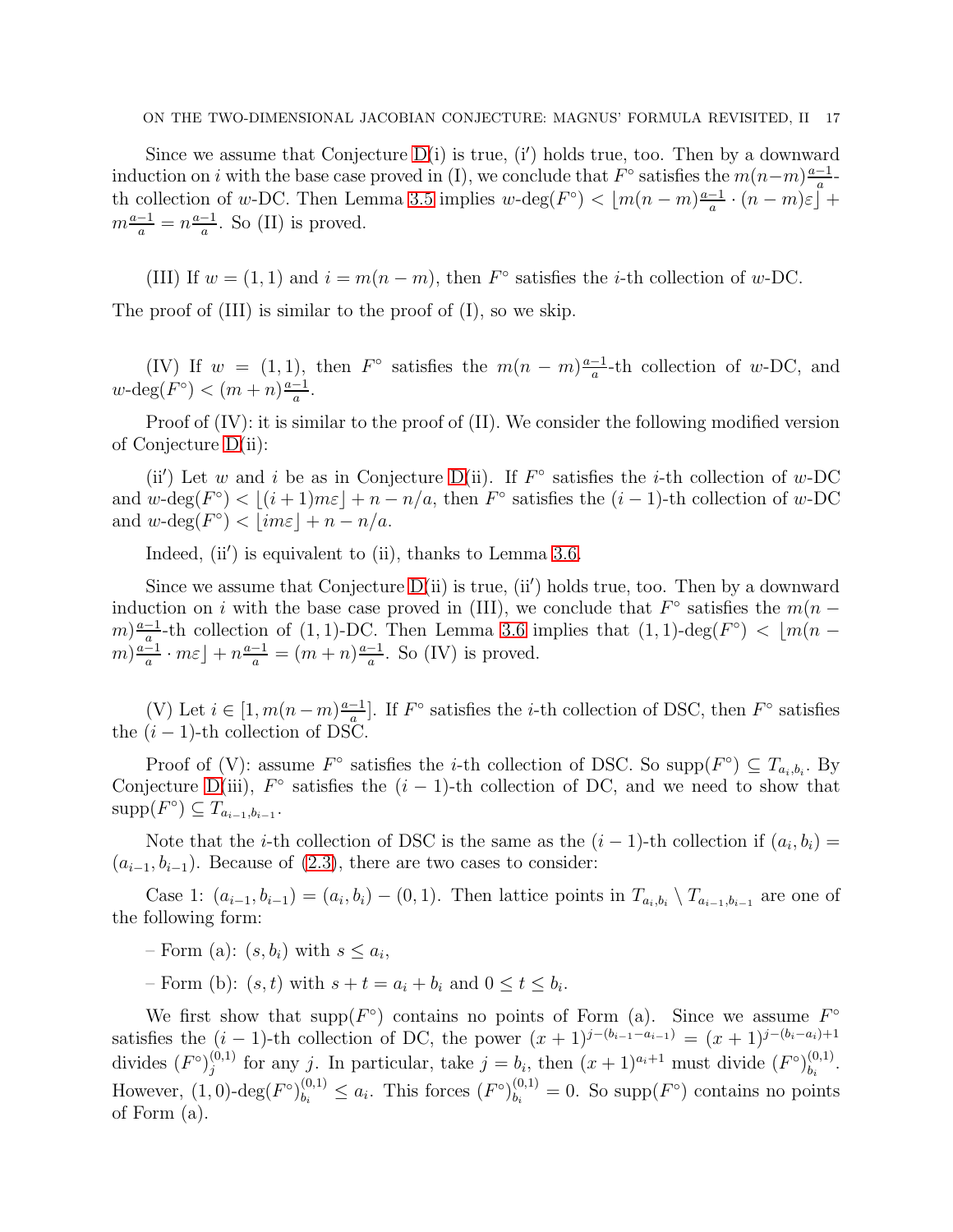Next we show that supp( $F^{\circ}$ ) contains no points of Form (b). Since now  $(a_i, b_i) \notin$ Supp $(F^{\circ})$ , we have  $(0, 1)$ -deg $(F^{\circ})_{a+h}^{(1,1)}$  $a_{i+b_i}^{(1,1)} < b_i$ ; but on the other hand, by the *i*-th collection of DC we know that  $(x + y)^{j-a_i}$  divides  $(F^{\circ})_j^{(1,1)}$  $j_j^{(1,1)}$ , in particular let  $j = a_i + b_i$ , we have  $(x+y)^{b_i} |(F^{\circ})_{a_i+b}^{(1,1)}$  $_{a_i+b_i}^{(1,1)}$ . This forces  $(F^{\circ})_{a_i+b_i}^{(1,1)} = 0$ . So supp $(F^{\circ})$  contains no points of Form (b).

Hence we conclude that  $\text{supp}(F^{\circ}) \subseteq T_{a_{i-1},b_{i-1}}$  in Case 1.

Case 2:  $(a_{i-1}, b_{i-1}) = (a_i, b_i) - (1, 1)$ . Then lattice points in  $T_{a_i, b_i} \setminus T_{a_{i-1}, b_{i-1}}$  are one of the following form:

- $-$  Form (a):  $(s, b_i)$  with  $s \leq b_i$ ,
- Form (b):  $(s, t)$  with  $s + t = a_i + b_i$  and  $0 \le t \le b_i$ ,
- Form (c):  $(s, t)$  with  $s + t = a_i + b_i 1$  and  $0 \le t \le b_i 1$ .

First, we show that supp( $F^{\circ}$ ) contains no points of Form (b). Since we assume  $F^{\circ}$ satisfies the  $(i-1)$ -th collection of DC, the power  $(x+y)^{j-a_{i-1}} = (x+y)^{j-a_{i+1}}$  divides  $(F^{\circ})_i^{(1,1)}$  $j_j^{(1,1)}$  for any j. In particular, take  $j = a_i + b_i$ , then  $(x + y)^{b_i+1}$  must divide  $(F^{\circ})_{a_i+b_i}^{(1,1)}$  $\frac{(1,1)}{a_i+b_i}$ . However,  $(0, 1)$ -deg $(F^{\circ})_{a_i+b_i}^{(1,1)} \leq b_i$ . This forces  $(F^{\circ})_{a_i+b_i}^{(1,1)} = 0$ . So supp $(F^{\circ})$  contains no points of Form (b).

Second, we show that supp $(F^{\circ})$  contains no points of Form (a). Since now  $(a_i, b_i) \notin$ Supp $(F^{\circ})$ , we have  $(1,0)$ -deg $(F^{\circ})_{a_i+b_i}^{(1,1)} < a_i$ ; but on the other hand, by the *i*-th collection of DC we know that  $(x + 1)^{j-(b_i - a_i)}$  divides  $(F^{\circ})_i^{(0,1)}$  $j^{(0,1)}$ , in particular let  $j = b_i$ , we have  $(x+y)^{a_i} |(F^{\circ})_{b_i}^{(0,1)}$  $_{b_i}^{(0,1)}$ . This forces  $(F^{\circ})_{b_i}^{(0,1)}$  $b_i^{(0,1)} = 0$ . So supp $(F^{\circ})$  contains no points of Form (a).

Third, we show that  $\text{supp}(F^{\circ})$  contains no points of Form (c). Since we assume  $F^{\circ}$ satisfies the  $(i-1)$ -th collection of DC, the power  $(x+y)^{j-a_{i-1}} = (x+y)^{j-a_i+1}$  divides  $(F^{\circ})_i^{(1,1)}$ j for any j. In particular, take  $j = a_i + b_i - 1$ , then  $(x+y)^{b_i}$  must divide  $(F^{\circ})_{a_i+b_i}^{(1,1)}$  $a_i+b_i-1$ . However, since Form (a) is impossible,  $(0, 1)$ -deg $(F^{\circ})_{a_i+b_i-1}^{(1,1)} \leq b_i - 1$ . This forces  $(F^{\circ})_{a_i+b_i-1}^{(1,1)} = 0$ . So  $\text{supp}(F^{\circ})$  contains no points of Form (c).

So we conclude that  $\text{supp}(F^{\circ}) \subseteq T_{a_{i-1},b_{i-1}}$  in Case 2.

This proves (V).

(VI) Note that by (II) and (IV), if  $i = m(n-m)\frac{a-1}{a}$  $\frac{-1}{a}$ , then  $F^{\circ}$  satisfies the *i*-th collection of DSC. Using this as the base case and applying a downward induction on  $i$ , we conclude that  $F^{\circ}$  satisfies the 0-th collection of DSC. Then supp $(F^{\circ}) \subseteq T_{0,0}$ , but actually supp $(F^{\circ}) \subseteq$  $T_{0,-1} = \emptyset$  thanks to Lemma [2.17.](#page-9-2) Therefore  $F^{\circ} = 0$ .

## 4. The remainder vanishing conjecture

In this section, we state the remainder vanishing conjecture. The statement may look complicated, but every object appearing here is directly computable.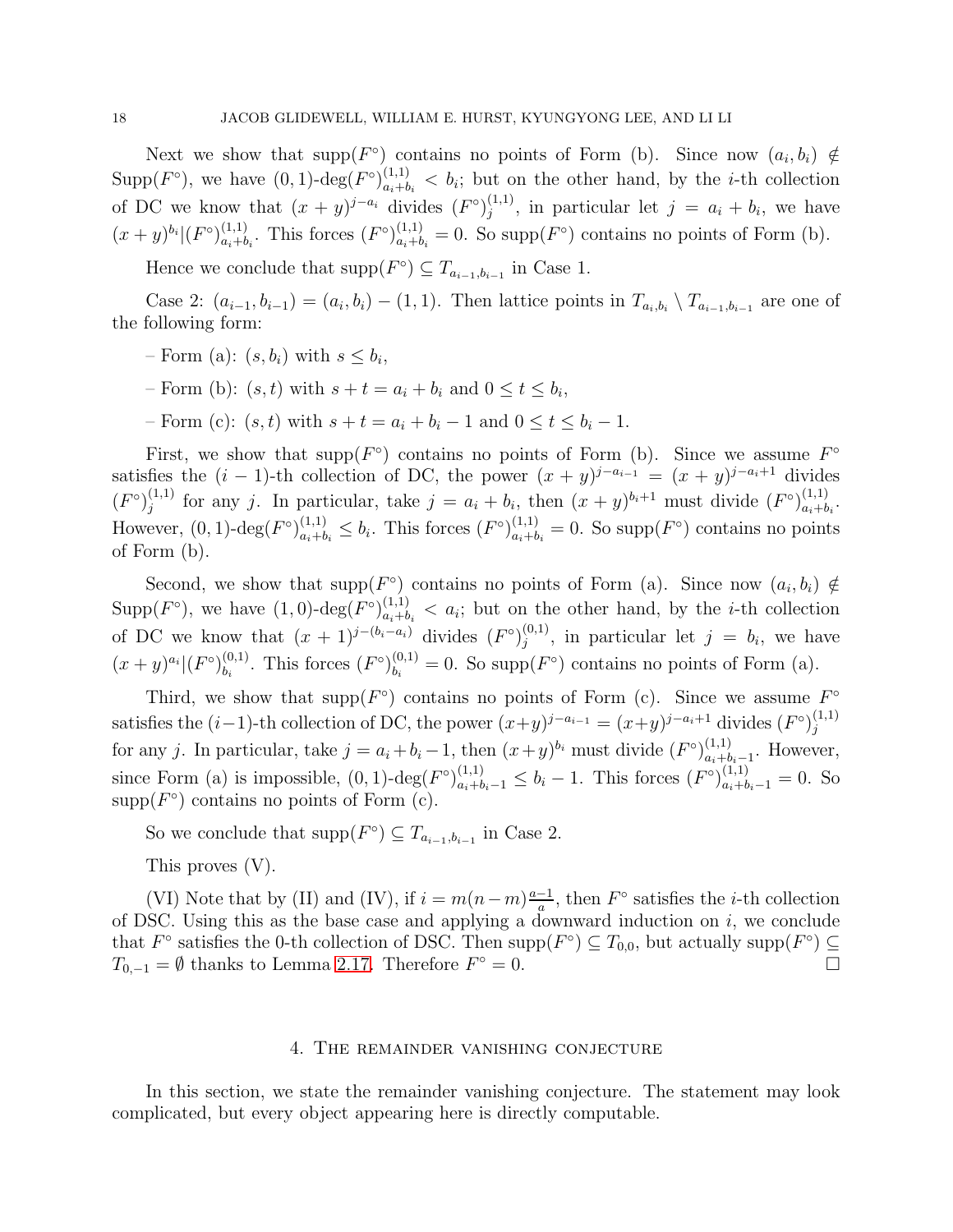4.1. Set-up. Fix  $(a, b, m, n) \in \mathcal{Q}$ . Define  $\Delta$  to be the set of positive common divisors of  $\frac{m}{a}$ and  $\frac{n}{a}$ , and fix  $\delta \in \Delta$ . Let  $\mathcal{I} = \{i \in [0, m(n-m)] : \frac{i}{m} \in \mathbb{Z} \text{ or } \frac{i+1}{n-m} \in \mathbb{Z}\}\)$  and fix  $i \in \mathcal{I}$ .

Define  $u, L, u<sub>E</sub>, u<sub>F</sub>$  in two cases as below. Note that the two cases cannot hold simultaneously because of Lemma [2.16.](#page-9-3)

<span id="page-18-0"></span>(4.1) 
$$
\begin{cases} u = 0, L = x + 1, u_E = \frac{n-m}{\delta a}, \text{ and } u_F = \lfloor i(n-m)\varepsilon \rfloor, & \text{if } \frac{i}{m} \in \mathbb{Z};\\ u = 1, L = x + y, u_E = \frac{m}{\delta a}, \text{ and } u_F = \lfloor (i+1)m\varepsilon \rfloor, & \text{if } \frac{i+1}{n-m} \in \mathbb{Z}. \end{cases}
$$

Let

$$
R_2 = \begin{cases} \mathbb{C}[x^{\pm 1}, y^{\pm \frac{1}{m}}] & \text{if } u = 0; \\ \mathbb{C}[x^{\pm \frac{1}{n}}, y^{\pm 1}] & \text{if } u = 1. \end{cases}
$$

Recall that in [\(2.2\)](#page-9-4) we defined  $a_i = \lfloor (i+1)m\varepsilon \rfloor, b_i = \lfloor (i+1)m\varepsilon \rfloor + \lfloor i(n-m)\varepsilon \rfloor$ . Define

<span id="page-18-1"></span>
$$
(4.2)
$$
\n
$$
\begin{cases}\nw = (u, 1) \in W; \\
d = um + n; \\
e = bd/a; \\
\mathfrak{m} = d + e - u - 2; \\
v_E = d/(\delta a); \\
v_F = \begin{cases}\nu_F + \frac{(un - um + m)(a - 1)}{a} - 1, & \text{if } i > \frac{m(n - m)(a - 1)}{a}; \\
u_{\xi} + b_i - 1, & \text{if } i \le \frac{m(n - m)(a - 1)}{a} \text{ and } \frac{a\delta[i(n - m)\varepsilon]}{n - m} = \frac{a\delta[(i + 1)m\varepsilon]}{m} \in \mathbb{Z}; \\
u_{\xi} + b_i, & \text{otherwise}; \\
R_1 = \mathbb{C}[\tilde{\Gamma}_0, \tilde{\Gamma}_1, ..., \tilde{\Gamma}_{v_E - 1}, \tilde{x}_0, \tilde{x}_1, ..., \tilde{x}_{v_F}, \tilde{c}_1, \tilde{c}_2, ...]; \\
\tilde{F}^{\circ} = \sum_{j=u_F}^{v_F} \tau^{j-u_F} \tilde{x}_j + \sum_{j=0}^{u_F - 1} \tilde{x}_j \in R_1[\tau]; \\
\tilde{E}^{\circ} = \tau^{v_E - u_E} + \sum_{j=u_E}^{v_E - 1} \tau^{j-u_E} \tilde{\Gamma}_j + \sum_{j=0}^{u_E - 1} \tilde{\Gamma}_j \in R_1[\tau].\n\end{cases}
$$

**Example 4.1.** Fix  $(a, b, m, n) = (2, 3, 4, 8), \delta = 1$ , and  $i = 15$ . Then  $\frac{i+1}{n-m} \in \mathbb{Z}$ . So  $u = 1, d = 12, e = 18, L = x + y, u<sub>E</sub> = 2, v<sub>E</sub> = 6, u<sub>F</sub> = 4, v<sub>F</sub> = 7.$ 

Let Hom $(R_1[\tau], R_2)$  be the set of ring homomorphisms from  $R_1[\tau]$  to  $R_2$ . For  $w \in W$ , we define the subset  $\mathcal{S}^w$  of  $\text{Hom}(R_1[\tau], R_2)$  by

$$
S^{(0,1)} = \{ S \in \text{Hom}(R_1[\tau], R_2) : S(\tau) = (x+1)y^{n/m} \};
$$
  

$$
S^{(1,1)} = \{ S \in \text{Hom}(R_1[\tau], R_2) : S(\tau) = x^{m/n}(x+y) \}.
$$

For  $r \in \mathbb{Z}$ , let  $[r]_+ = \max(0, r)$ . This notation is commonly used for objects in the theory of cluster algebras.

<span id="page-18-2"></span>Fix 
$$
E^{\circ}
$$
,  $F^{\circ} \in \mathbb{C}[x, y]$ ,  $S \in \mathcal{S}^{w}$ , and  $\alpha^{\circ} \in \mathbb{T}$  such that  
\n
$$
\begin{cases}\nS(\tilde{c}_{\beta}) \in \mathbb{C} \text{ for all } \beta \in [1, \mathfrak{m}]; \\
F^{\circ} = S(\tilde{F}^{\circ}), w-\deg(F^{\circ}) \leq \mathbf{v}_{F}, \text{ and } (F^{\circ})_{j}^{w} = S(\tau^{[j-u_{F}]_{+}}\tilde{x}_{j}) \text{ for } j \in [0, \mathbf{v}_{F}]; \\
E^{\circ} = S(\tilde{E}^{\circ}), w-\deg(E^{\circ}) \leq \mathbf{v}_{E}, \text{ and } (E^{\circ})_{j}^{w} = S(\tau^{[j-u_{E}]_{+}}\tilde{\Gamma}_{j}) \text{ for } j \in [0, \mathbf{v}_{E}-1]; \\
\deg(\alpha^{\circ}) = \delta a.\n\end{cases}
$$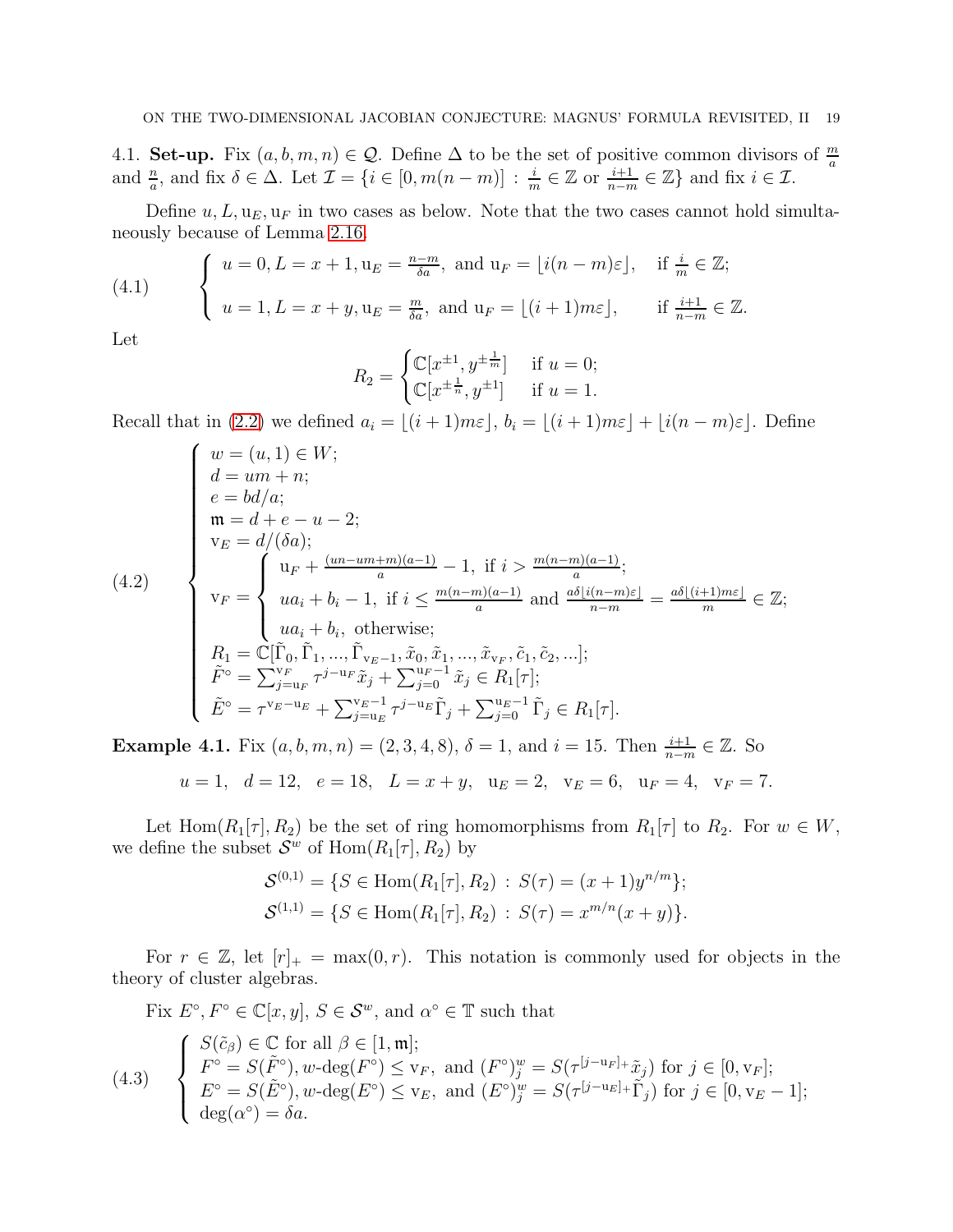Give a grading on  $R_1[\tau]$  as follows:

$$
\deg(\tau) = \begin{cases} n/m, & \text{if } w = (0, 1); \\ m/n + 1, & \text{if } w = (1, 1), \end{cases}
$$

 $\deg(\tilde{\Gamma}_j) = j - [j - u_E]_+ \deg(\tau)$ , and  $\deg(\tilde{x}_j) = j - [j - u_F]_+ \deg(\tau)$ . Note that  $\deg(\tau^{[j - u_E]_+} \tilde{\Gamma}_j) =$  $\deg(\tau^{[j-u_F]_+}\tilde{x}_j) = j.$ 

For any nonzero element  $f \in R_1[\tau]$  which is Z-graded (i.e. f is of the form  $f = \sum_{j \in \mathbb{Z}} f_j$ ), define  $\deg(f) = \max\{j : f_j \neq 0\}$ , and define the homogenization map

$$
h(f) = \sum_{j \le \deg(f)} f_j t^{\deg(f) - j} \in R_1[\tau, t].
$$

Note that all terms in  $\alpha^{\circ}(\tilde{E}^{\circ}) + \tilde{F}^{\circ}$  are of integer degrees, so we can apply the homogenization map and get

$$
H = h(\alpha^{\circ}(\tilde{E}^{\circ}) + \tilde{F}^{\circ}).
$$

For any  $y_0, \ldots, y_n \in R_1[\tau^{\pm 1}]$  and for any  $A = r/s$  with  $r \in \mathbb{Z}$  and  $s \in \mathbb{Z}_{>0}$ , we have the following identity in the ring  $R_1[\tau^{\pm 1}, y_0^{\pm 1/s}]$  $\frac{\pm 1/s}{0}[[t]]$  (where we fix a choice of  $y_0^{1/s}$  $_{0}^{1/3}$ ): (4.4)

$$
(y_0 + y_1t + \dots + y_nt^n)^A = \sum_{v_1, \dots, v_n \in \mathbb{Z}_{\geq 0}} \frac{A(A-1) \cdots (A - \sum_{j=1}^n v_j)}{\prod_{j=1}^n v_j!} y_0^{A - \sum_{j=1}^n v_j} y_1^{v_1} \cdots y_n^{v_n} t^{v_1 + \dots + n v_n}.
$$

For any  $F \in R_1[\tau^{\pm 1}][[t]]$ , denote

 $[\tilde{F}]_{t} =$  the coefficient of  $t^j$  in  $\tilde{F}$ ,

which is an element in  $R_1[\tau^{\pm 1}]$ .

For any  $F \in R_1[\tau^{\pm 1}]$ , denote

 $[\widetilde{F}]_{\tau^{j}} = \text{ the coefficient of } \tau^{j} \text{ in } \widetilde{F},$ 

which is an element in  $R_1$ .

Let  $r = \gcd(m, n)$ . For each  $\mu \in [0, \mathfrak{m}]$  and each  $B \subseteq \{\beta \in [1, \mathfrak{m}] : r(e - \beta)/d \in \mathbb{Z}\}$ , let

(4.5) 
$$
\tilde{G}_{B,e-\mu} = [H^{\frac{e}{d}}]_{t^{\mu}} + \sum_{\beta \in B \cap [1,\mu]} \tilde{c}_{\beta} [H^{\frac{e-\beta}{d}}]_{t^{\mu-\beta}} \in R_1[\tau^{\pm 1}],
$$

and let  $j(\mu) = \min\{j \in \mathbb{Z}_{\geq 0} : [\tilde{G}_{B,e-\mu}]_{\tau^{-j}} = 0 \text{ for all } j > j\}.$  For  $k \in [1, j(\mu)]$ , define  $\tilde{G}_{B,e-\mu,k}$ by

<span id="page-19-0"></span>
$$
\tilde{G}_{B,e-\mu,k} = \sum_{j=j(\mu)+1-k}^{j(\mu)} \tau^{j(\mu)-j} [\tilde{G}_{B,e-\mu}]_{\tau^{-j}} \in R_1[\tau].
$$

If  $B = \{\beta \in [1, \mathfrak{m}] : r(e - \beta)/d \in \mathbb{Z}\}\$ , then we simply denote  $\tilde{G}_{B,e-\mu}$  by  $\tilde{G}_{e-\mu}$ , and  $\tilde{G}_{B,e-\mu,k}$ by  $\tilde{G}_{e-\mu,k}$ .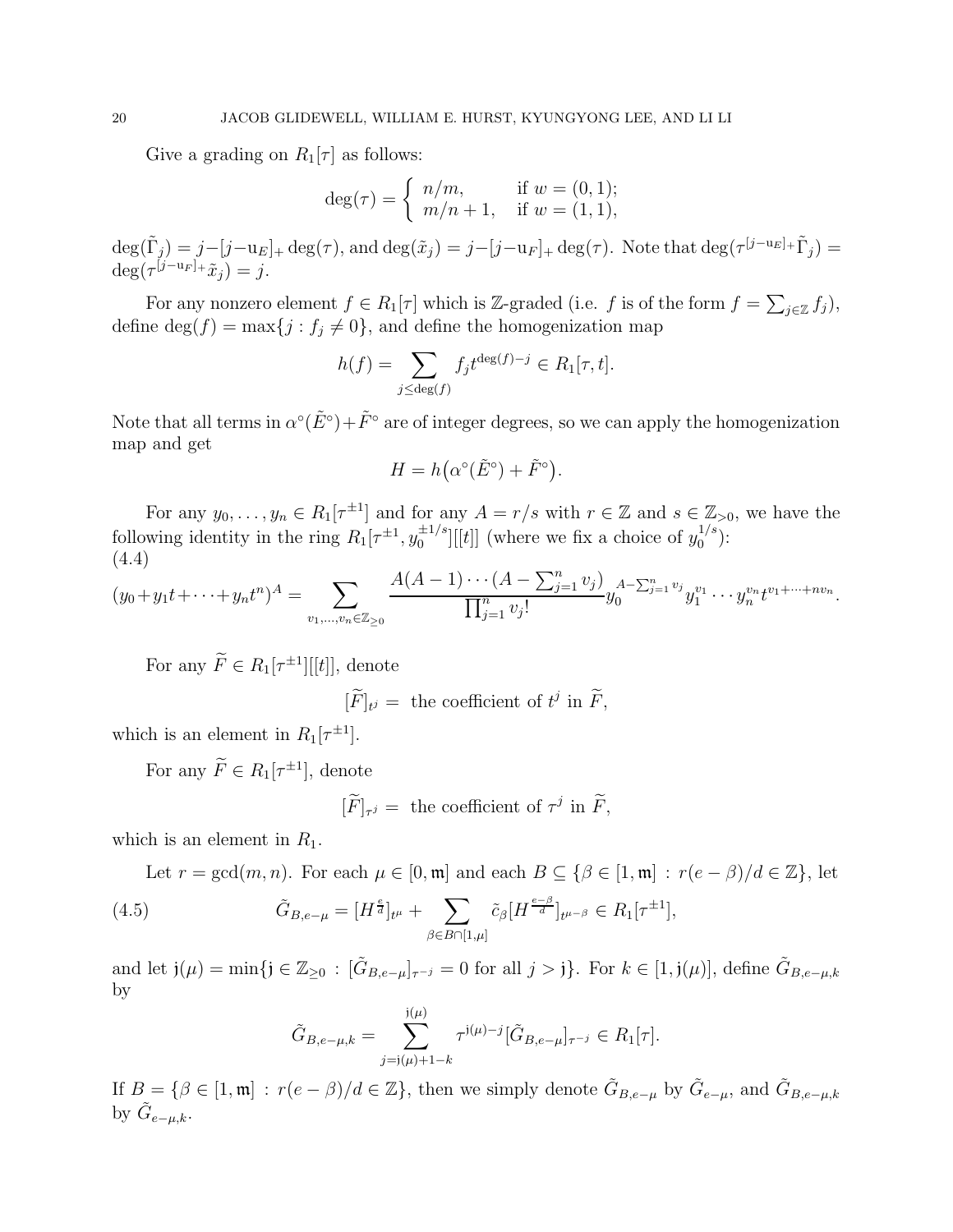4.2. The statement of the remainder vanishing conjecture. For  $k \in \mathbb{Z}_{\geq 0}$ , define the following natural projection as a ring homomorphism:

$$
P_k: R_2 \longrightarrow R_2/L^k.
$$

Note that the codomain of  $P_1$  is an integral domain, in particular,

- if 
$$
P_1(fg) = 0
$$
, then  $P_1(f) = 0$  or  $P_1(g) = 0$ ;

- if  $P_1(f^j) = 0$  for some integer  $j > 0$ , then  $P_1(f) = 0$ .

Indeed, this follows immediately from the fact that  $(x+1)$  is irreducible in  $\mathbb{C}[x^{\pm 1}, y^{\pm \frac{1}{m}}]$ , and  $x + y$  is irreducible in  $\mathbb{C}[x^{\pm \frac{1}{n}}, y^{\pm 1}].$ 

<span id="page-20-1"></span>Definition 4.2. Fix  $(a, b, m, n) \in \mathcal{Q}, \delta \in \Delta$ , and  $i \in \mathcal{I}$ , which will determine the objects appearing in [\(4.1\)](#page-18-0) and [\(4.2\)](#page-18-1). Fix  $S, E^{\circ}, F^{\circ}, \alpha^{\circ}$  so that [\(4.3\)](#page-18-2) is satisfied. We say that a subset B of  $\{\beta \in [1, \mathfrak{m}] : r(e - \beta)/d \in \mathbb{Z}\}\$ is supported with respect to  $(S, E^{\circ}, F^{\circ}, \alpha^{\circ})$  if

(4.6) 
$$
\begin{cases} P_k(S(\tilde{G}_{B,e-\mu,k})) = 0 & \text{for } \mu \in [0, \mathfrak{m}] \text{ and } k \in [1, j(\mu)]; \\ S(\tilde{G}_{B,e-\mu}) = 0 & \text{for } \mu \in [e+1, \mathfrak{m}]. \end{cases}
$$

Note that if  $B' \subseteq B$  and  $B'$  is supported with respect to  $(S, E^{\circ}, F^{\circ}, \alpha^{\circ})$ , then there exists  $S' \in \mathcal{S}^w$  such that  $S'(\tilde{c}_{\beta}) = 0$  for every  $\beta \in B \setminus B'$ , and that each of B' and B is supported with respect to  $(S', E^{\circ}, F^{\circ}, \alpha^{\circ}).$ 

Denote  $x_j = S(\tilde{x}_j)$  for  $0 \le j \le v_F$ , and  $\Gamma_j = S(\tilde{\Gamma}_j)$  for  $0 \le j \le v_F - 1$ .

<span id="page-20-3"></span>In Section [5,](#page-20-0) we will show that the following conjecture implies the Jacobian conjecture.

<span id="page-20-2"></span>**Conjecture E.** Assume the hypotheses as in Definition [4.2.](#page-20-1) Fix  $\ell \in [\mathbf{u}_F, \mathbf{v}_F]$ . Suppose that (4.7) B *is supported with respect to*  $(S, E^{\circ}, F^{\circ}, \alpha^{\circ})$  *and*  $P_1(x_j) = 0$  *for*  $j \in [\ell + 1, v_F]$ .

*If*  $E^{\circ}$  *is a principal polynomial, then either*  $P_1(x_\ell) = 0$  *or there exists a proper subset of* B *which is supported with respect to*  $(S, E^{\circ}, F^{\circ}, \alpha^{\circ})$ *.* 

This conjecture will be called the *remainder vanishing conjecture*. Note that when  $\ell = v_F$ , the condition " $P_1(x_i) = 0$  for  $j \in [\ell + 1, v_F]$ " is vacuous. Also note that Conjecture E has the following consequence by applying it iteratively:

Consequence of Conjecture [E.](#page-20-2) *Assume the same hypotheses. Fix*  $\ell \in [\mathbf{u}_F, \mathbf{v}_F]$ *. Suppose that*  $E^{\circ}$  *is a principal polynomial, B is a subset of*  $\{\beta \in [1, \mathfrak{m}] : r(e - \beta)/d \in \mathbb{Z}\}\$  *supported* with respect to  $(S, E^{\circ}, F^{\circ}, \alpha^{\circ})$ , and  $P_1(x_j) = 0$  for  $j \in [\ell + 1, v_F]$ . Then  $P_1(x_\ell) = 0$ .

<span id="page-20-0"></span>There is a systematic way to solve [\(4.7\)](#page-20-3). In [\[20\]](#page-24-22), we give some examples to illustrate how to solve it. In the forthcoming paper(s) including [\[21\]](#page-24-23), we plan to prove the remainder vanishing conjecture.

# 5. The implication from the remainder vanishing conjecture to CONJECTURE [D](#page-8-0)

We recall the generalized Magnus' formula from [\[25\]](#page-24-19).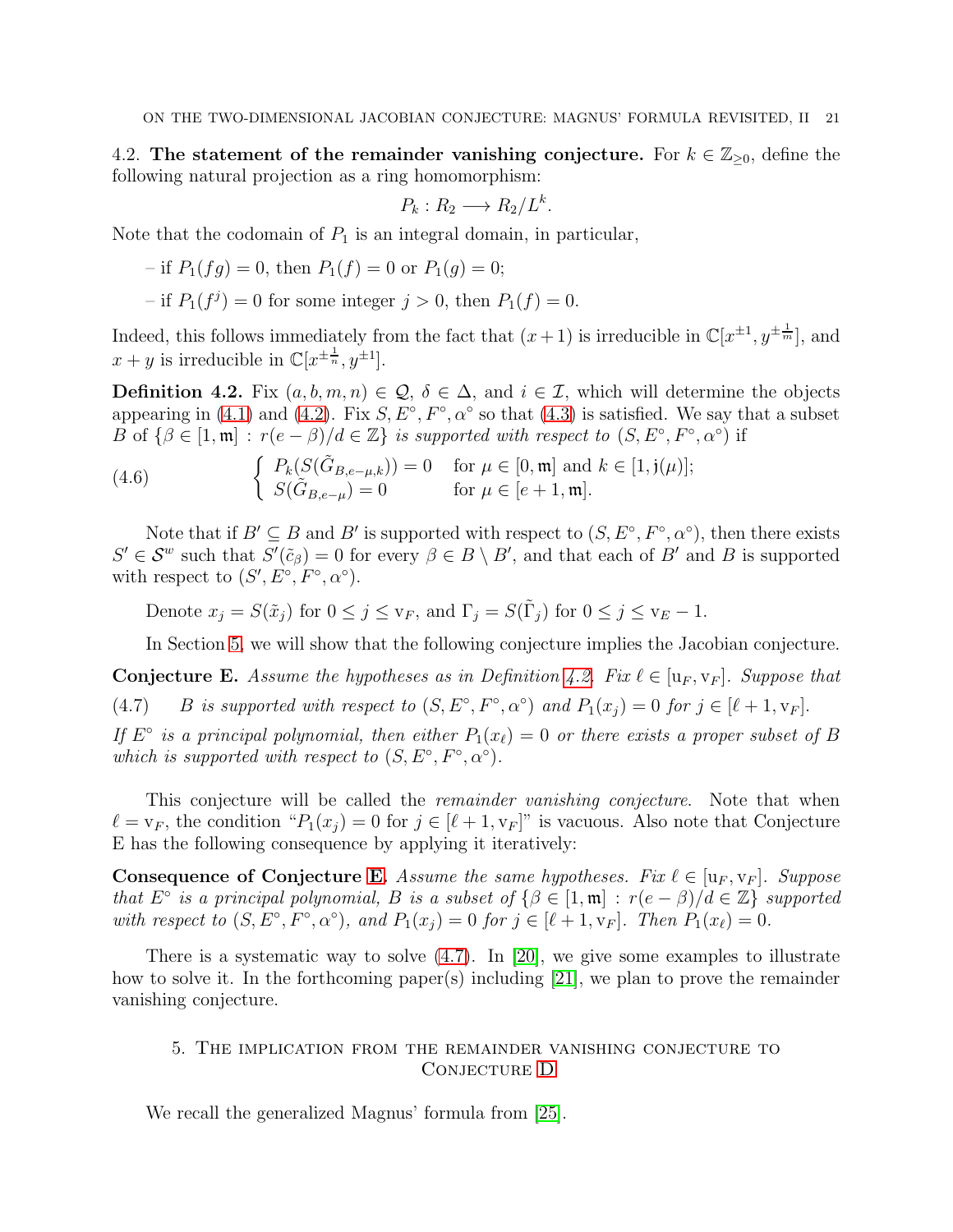<span id="page-21-2"></span>**Theorem 5.1** ([\[25\]](#page-24-19)). *Suppose*  $[F, G] \in \mathbb{C}$ *. For any direction*  $w = (u, v) \in W$ *, let*  $d =$  $w$ - $\deg(F_+)$  and  $e = w$ - $\deg(G_+)$ *. Assume*  $d > 0$ *. Write the* w-homogeneous decompositions  $F = \sum_{i \le d} F_i$  and  $G = \sum_{i \le e} G_i$ . Let  $r \in \mathbb{Z}_{> 0}$  be the largest integer such that  $F_d^{1/r} \in \mathbb{C}[x, y]$ .<sup>[4](#page-21-0)</sup> *Then there exists a unique sequence of constants*  $c_0, c_1, \ldots, c_{d+e-u-v-1} \in \mathbb{C}$  *such that*  $c_0 \neq 0$ *and*

<span id="page-21-1"></span>(5.1) 
$$
G_{e-\mu} = \sum_{\beta=0}^{\mu} c_{\beta} [h(F)^{\frac{e-\beta}{d}}]_{t^{\mu-\beta}}
$$

*for every integer*  $\mu \in \{0, 1, ..., d + e - u - v - 1\}$ *. Moreover,*  $c_{\beta} = 0$  *if*  $r(e - \gamma)/d \notin \mathbb{Z}$ *.* 

Note that the last condition on  $c_{\gamma}$  implies that every nonzero summand appearing on the right side of [\(5.1\)](#page-21-1) is in  $\mathcal{R}[F_d^{-1/r}]$  $\binom{-1}{d}$ , so must be a rational function.

Lemma 5.2. *Conjecture [E](#page-20-2) implies Conjecture [D.](#page-8-0)*

*Proof.* Let  $(a, b, m, n) \in \mathcal{Q}$  and  $\delta \in \Delta$ . Let  $i \in \mathcal{I}$ , which will determine the objects appearing in [\(4.1\)](#page-18-0) and [\(4.2\)](#page-18-1). Let the polynomials  $E^{\circ}, F^{\circ}$ , and  $\alpha^{\circ}$  be defined as in Definition [2.9](#page-6-2) and [2.11.](#page-7-2) In particular,  $E^{\circ}$  is a principal polynomial. We shall prove the lemma in three steps.

(I) We show that Conjecture [E](#page-20-2) implies Conjecture [D\(](#page-8-0)i).

Let  $w = (0, 1)$  and  $i \in [m(n-m)(a-1)/a+1, m(n-m)]$ . Suppose that  $F^{\circ}$  satisfies the *i*-th collection of *w*-DC. Then Lemma [3.5](#page-15-0) implies  $w$ -deg( $F^{\circ}$ ) <  $\lfloor i(n-m)\varepsilon \rfloor + m\frac{a-1}{a}$ . (Note that the right side of the inequality is  $\frac{i}{n}$  $\frac{i}{m}$  +  $m\frac{a-1}{a}$  =  $v_F + 1$ , so the inequality can be rewritten as "w-deg $(F^{\circ}) \leq v_F$ ".) We need to show that  $F^{\circ}$  satisfies the  $(i-1)$ -th collection of  $w$ -DC.

The *i*-th collection of w-DC implies that  $(F^{\circ})_j^w$  is divisible by  $L^{j-u_F}$  for each  $j \in [u_F, v_F]$ . Then there exist  $x_0^*,...,x_{v_F}^* \in \mathcal{R}$  such that

$$
F^{\circ} = \sum_{j=0}^{\nu_F} L^{[j-u_F]_+} x_j^* = \sum_{j=u_F}^{\nu_F} L^{j-u_F} x_j^* + \sum_{j=0}^{u_F-1} x_j^*,
$$

where  $L^{[j-u_F]_+}x_j^* \in \mathcal{R}_j^w$  for  $j \in [0, v_F]$ .

Assume that  $|i(n-m)\varepsilon| \neq |(i-1)(n-m)\varepsilon|$  (otherwise, the *i*-th collection of (0, 1)-DC is the same as the  $(i - 1)$ -th collection of  $(0, 1)$ -DC, so there is nothing to prove). We need to show that  $x_j^*$  is divisible by L for  $j \in [\mathbf{u}_F, \mathbf{v}_F]$ .

By Lemma [2.12](#page-7-1) and Proposition [3.4\(](#page-12-1)i), there exist  $\Gamma_0^*,...,\Gamma_{v_E-1}^* \in \mathcal{R}$  such that

$$
E^{\circ} = L^{v_E - u_E} y^{\frac{n}{a\delta}} + \sum_{j=0}^{v_E - 1} L^{[j - u_F]_+} \Gamma_j^* = L^{v_E - u_E} y^{\frac{n}{a\delta}} + \sum_{j=u_E}^{v_E - 1} L^{j - u_E} \Gamma_j^* + \sum_{j=0}^{u_E - 1} \Gamma_j^*,
$$

<span id="page-21-0"></span><sup>&</sup>lt;sup>4</sup>There is some ambiguity of the notation  $F_d^{1/r}$  $\frac{d}{dt}$  since it is unique up to an r-th root of unity, so we need to fix a choice of  $F_d^{1/r}$  $\frac{d^{1/r}}{dt}$ . In this paper, there is often a natural choice of  $F_d^{1/r}$ .  $\frac{d^{1/r}}{dt}$  by requiring its certain coefficient to be 1.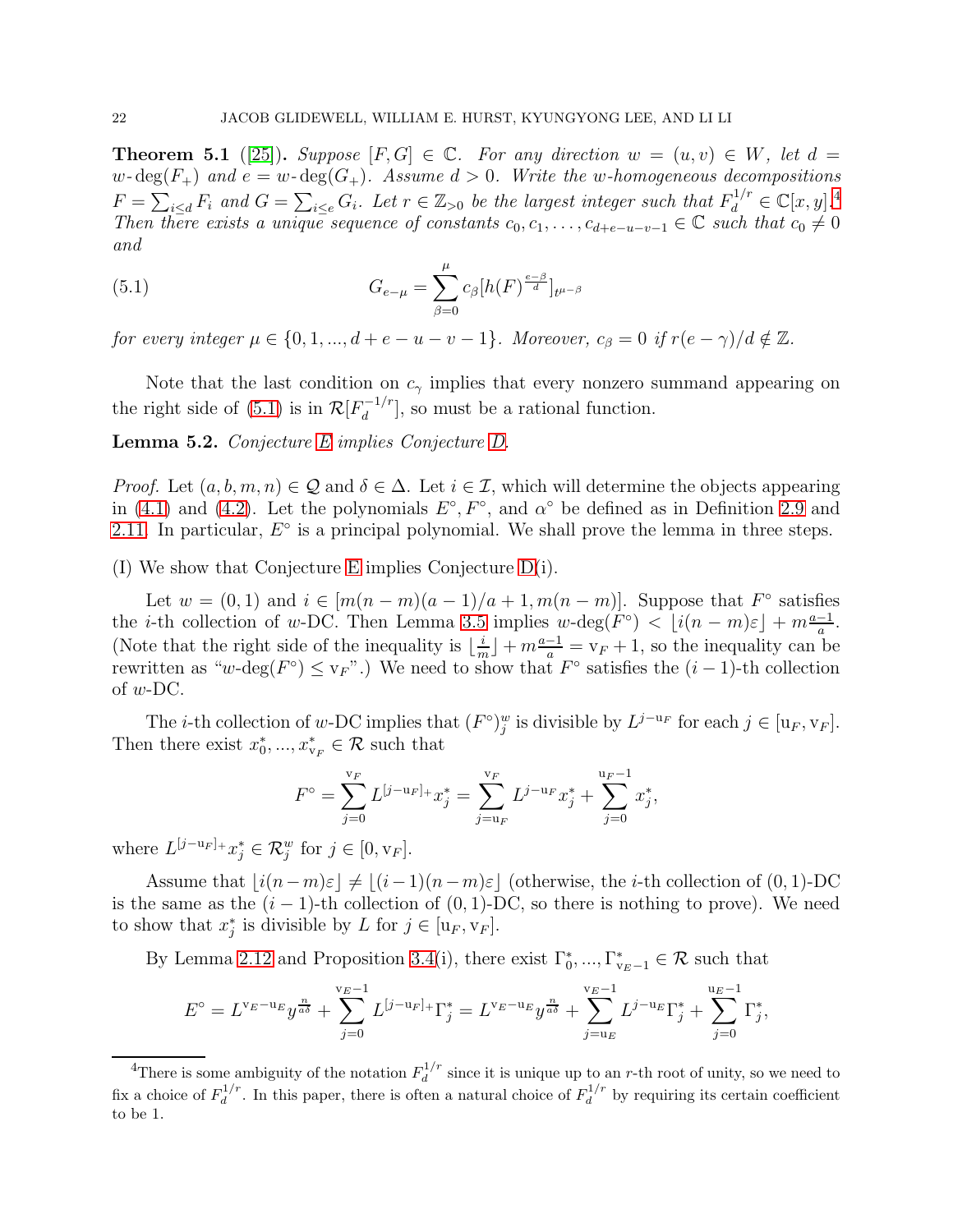with  $L^{[j-u_E]_+} \Gamma_j^* \in \mathcal{R}_j^w$  for  $j \in [0, v_E - 1]$ .

By Theorem [5.1,](#page-21-2) there exists a unique sequence of constants  $c_0, c_1, \ldots, c_m \in \mathbb{C}$  such that  $c_0 = 1$  and

$$
G_{e-\mu} = \sum_{\gamma=0}^{\mu} c_{\gamma} [h(\alpha^{\circ}(E^{\circ}) + F^{\circ})^{\frac{e-\gamma}{d}}]_{t^{\mu-\gamma}}.
$$

Let  $S \in \mathcal{S}^w$  be a morphism satisfying  $S(\tilde{c}_{\beta}) = c_{\beta}$  for  $\beta \in [1, \mathfrak{m}], S(\tau^{[j-u_E]_+} \tilde{\Gamma}_j) = L^{[j-u_E]_+} \Gamma_j^*$  for  $j \in [0, v_E-1]$ , and  $S(\tau^{[j-u_F]_+}\tilde{x}_j) = L^{[j-u_F]_+}x_j^*$  for  $j \in [0, v_F]$ . Then  $S, E^{\circ}, F^{\circ}$ , and  $\alpha^{\circ}$  satisfy [\(4.3\)](#page-18-2). Then [\(4.5\)](#page-19-0) implies that  $S(\tilde{G}_{B,e-\mu}) = G_{e-\mu}$  for  $B = \{\beta \in [1, \mathfrak{m}] : r(e-\beta)/d \in \mathbb{Z}\}.$ Since  $G_{e-\mu} = S(\tilde{G}_{B,e-\mu})$  and

$$
G_{e-\mu}
$$
 is  $\begin{cases} \text{a polynomial,} & \text{for } \mu \in [0, e]; \\ \text{equal to 0,} & \text{for } \mu \in [e+1, \mathfrak{m}], \end{cases}$ 

the set B is supported with respect to  $(S, E^{\circ}, F^{\circ}, \alpha^{\circ}).$ 

Fix any  $h \in [\mathbf{u}_F, \mathbf{v}_F]$ , and suppose that  $P_1(x_j) = 0$  for  $j \in [h+1, \mathbf{v}_F]$ . Since  $E^{\circ}$  is a principal polynomial, by Consequence of Conjecture [E,](#page-20-2) we conclude that  $P_1(x_h) = 0$ . Using this argument iteratively for  $h = v_F, v_F - 1, \ldots, u_F$  in decreasing order, we conclude that  $P_1(x_j) = 0$  for all  $j \in [u_F, v_F]$ . This implies that  $x_j^*$  is divisible by L for  $j \in [u_F, v_F]$ , because  $S(\tilde{x}_j)$  is the product of a monomial in  $y^{\pm \frac{1}{mn}}$  and a polynomial in x and y by condition [\(4.3\)](#page-18-2).

(II) We show that Conjecture [E](#page-20-2) and Conjecture [D\(](#page-8-0)i) together imply Conjecture [D\(](#page-8-0)ii). The proof is similar to (I) and we will focus on the difference.

Let  $w = (1, 1)$  and  $i \in [m(n-m)(a-1)/a, m(n-m)]$ . Suppose that  $F^{\circ}$  satisfies the *i*-th collection of w-DC. Then Lemma [3.6](#page-15-2) implies  $w$ -deg( $F^{\circ}$ ) <  $\lfloor (i+1)m\varepsilon \rfloor + n\frac{a-1}{a}$ a (where the inequality can again be rewritten as "w-deg( $F^{\circ}$ )  $\leq$   $v_F$ "). We need to show that  $F^{\circ}$  satisfies the  $(i-1)$ -th collection of  $(0,1)$ -DC. Write  $F^{\circ} = \sum_{j=0}^{V_F} L^{[j-u_F]_+} x_j^*$  and assume  $\lfloor (i+1)m\varepsilon \rfloor \neq \lfloor im\varepsilon \rfloor$ . We need to show that  $x_j^*$  is divisible by  $\tilde{L}$  for  $j \in [\mathfrak{u}_F, \mathfrak{v}_F]$ . The rest is similar to  $(I)$ . Note that we need to assume Conjecture  $D(i)$  in order to apply Proposition [3.4\(](#page-12-1)ii).

(III) We show that Conjecture [E](#page-20-2) and Conjecture  $D(i)$  (ii) together imply Conjecture  $D(iii)$ . The proof is similar to  $(I)(II)$  and we will focus on the difference.

Let  $i \in [1, \frac{m(n-m)(a-1)}{a}]$  $\frac{n(n-1)}{a}$ , and suppose that  $F^{\circ}$  satisfies the *i*-th collection of DSC. Lemma [2.16](#page-9-3) implies that there does not exist i such that  $[i(n-m)\varepsilon] \neq [(i-1)(n-m)\varepsilon]$ and  $|(i + 1)m\varepsilon| \neq |im\varepsilon|$ .

Case (i): if  $\lfloor i(n-m)\varepsilon \rfloor \neq \lfloor (i-1)(n-m)\varepsilon \rfloor$ . In this case,  $\lfloor (i+1)m\varepsilon \rfloor = \lfloor im\varepsilon \rfloor$ , thus  $F^{\circ}$ satisfies the  $(i-1)$ -th collection of  $(1, 1)$ -DC because it is the same as the *i*-th collection. Let  $w = (0, 1)$ , by the *i*-th collection of DSC we can write  $F^{\circ} = \sum_{j=0}^{V_F} L^{[j-u_F]_+} x^*_j$  where  $v_F = b_i$ . Moreover, when  $\frac{a\delta[i(n-m)\varepsilon]}{n-m} = \frac{a\delta[(i+1)m\varepsilon]}{m}$  $\frac{(-1)^{m\varepsilon}}{m}$  ∈ Z, we have supp $(F^{\circ}) \subseteq T_{a_i,b_i-1}$  by Lemma [2.17,](#page-9-2) so we can set  $v_F = b_i - 1$ . The rest is similar to (I).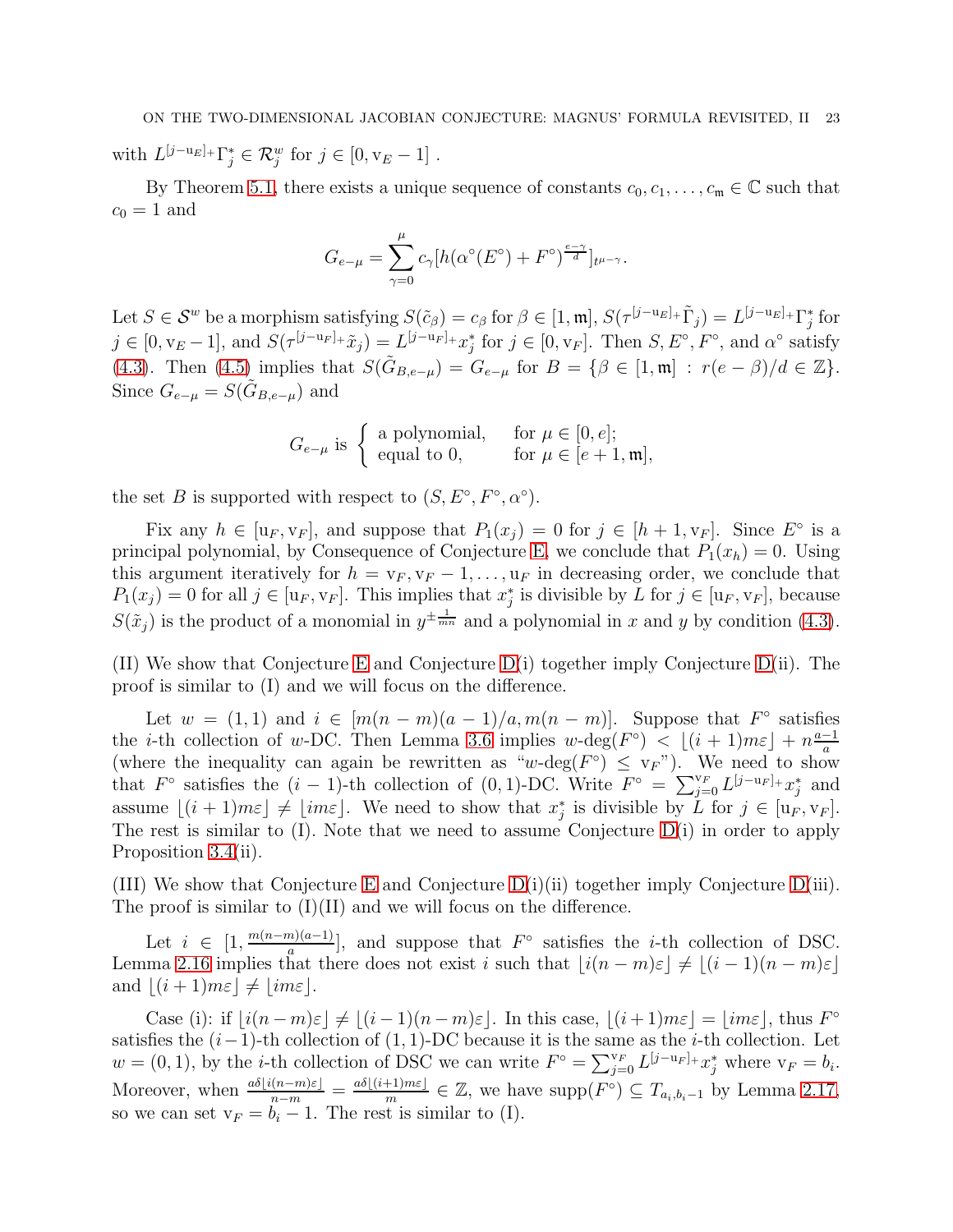Case (ii): if  $|(i + 1)m\varepsilon| \neq |im\varepsilon|$ . In this case,  $|i(n - m)\varepsilon| = |(i - 1)(n - m)\varepsilon|$ , thus  $F^{\circ}$  satisfies the  $(i-1)$ -th collection of  $(0, 1)$ -DC because it is the same as the *i*-th collection. Let  $w = (1, 1)$ , by the *i*-th collection of DSC we can write  $F^{\circ} = \sum_{j=0}^{V_F} L^{[j-u_F]_+} x^*_j$  where  $v_F = a_i + b_i$ . Moreover, when  $\frac{a\delta[i(n-m)\varepsilon]}{n-m} = \frac{a\delta[(i+1)m\varepsilon]}{m}$  $\frac{(-1)m\varepsilon|}{m} \in \mathbb{Z}$ , we have  $\text{supp}(F^{\circ}) \subseteq T_{a_i,b_i-1}$  by Lemma [2.17,](#page-9-2) so we can set  $v_F = a_i + b_i - 1$ . The rest is the same as (II).

This completes the proof.

## 6. Appendix

In [\[22\]](#page-24-20), C. Valqui, J. A. Guccione and J. J. Guccione gave another conjecture which is equivalent to the Jacobian conjecture. Here we slightly rephrase [\[22,](#page-24-20) Theorem 1.9].

<span id="page-23-7"></span>**Conjecture 6.1.** Let  $a, b \in \mathbb{Z}_{>0}$  be such that  $a \nmid b$  and  $b \nmid a$ . Let  $\lambda_i \in \mathbb{C}$  for  $i \in [0, a+b-2]$ , with  $\lambda_0 = 1$ . Suppose that  $F, G \in \mathcal{R}$  and  $C, P \in \mathbb{C}[y]((x^{-1}))$  satisfy the following:

 $(1)$  C has the form

$$
C = x + C_{-1}x^{-1} + C_{-2}x^{-2} + \cdots
$$
 with each  $C_{-i} \in \mathbb{C}[y]$ ;

- (2) deg(C) = 1, and deg(P) < 2 a;
- (3) if  $deg(P) = 2 a$  then  $P_+ = x^{1-a}y$ , where  $P_+$  is taken with respect to the (1,0)-grading;
- (4)  $C^a = G$  and  $F = \sum_{i=0}^{a+b-2} \lambda_i C^{b-i} + P;$
- $(5)$   $[F, G] \in \mathbb{C}$ .

Then  $[F, G] = 0$ .

As suggested by Christian Valqui, it would be interesting to see if the generalized Magnus' formula could help solve the systems of polynomial equations obtained from the condition  $(4)$ .

#### **REFERENCES**

- <span id="page-23-1"></span>[1] S. S. Abhyankar, Lectures On Expansion Techniques In Algebraic Geometry, Tata Institute of Fundamental Research, Bombay, 1977.
- [2] S. S. Abhyankar, Some remarks on the Jacobian question. With notes by Marius van der Put and William Heinzer. Updated by Avinash Sathaye. Proc. Indian Acad. Sci. Math. Sci. 104 (1994), 515–542.
- <span id="page-23-2"></span><span id="page-23-0"></span>[3] S. S. Abhyankar and T. T. Moh, Embeddings of the line in the plane, J. Reine Angew. Math. 276 (1975), 148–166.
- [4] K. Adjamagbo, A.R.P. van den Essen, Eulerian operators and the Jacobian conjecture. III, J. Pure Appl. Algebra 81 (1992), 111–116.
- <span id="page-23-4"></span><span id="page-23-3"></span>[5] H. Appellate and H. Onishi, The Jacobian conjecture in two variables, J. Pure Appl. Algebra 37 (1985), 215–227.
- [6] H. Bass, E. Connell and D. Wright, The Jacobian Conjecture: Reduction of Degree and Formal Expansion of the Inverse, Bull. Amer. Math. Soc. 7 (1982), 287–330.
- <span id="page-23-5"></span>[7] A. Belov-Kanel and M. Kontsevich, The Jacobian conjecture is stably equivalent to the Dixmier conjecture, Mosc. Math. J. 7 (2007), 209–218.
- <span id="page-23-6"></span>[8] M. de Bondt and D. Yan, Irreducibility properties of Keller maps, Algebra Colloq. 23 (2016), 663–680.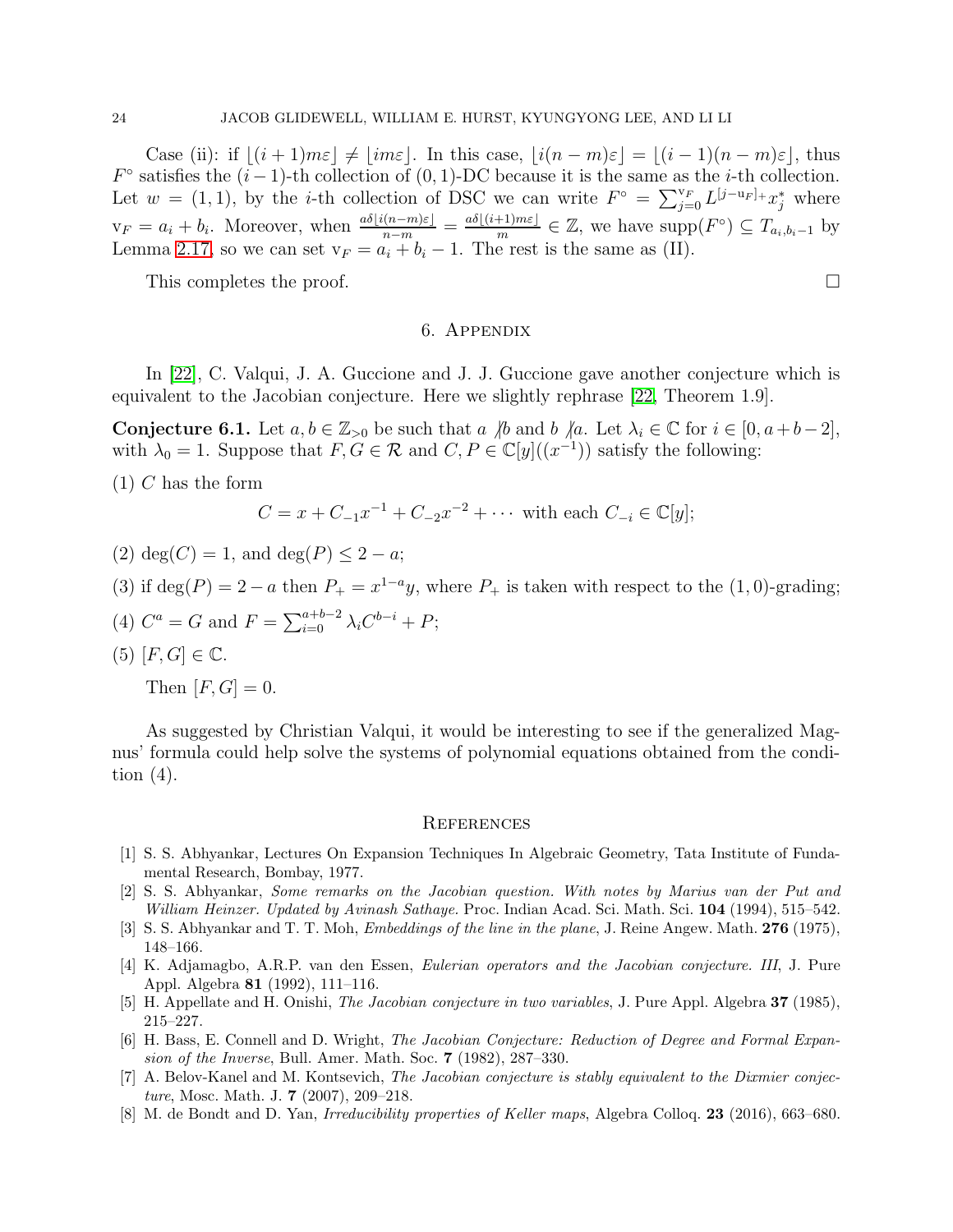ON THE TWO-DIMENSIONAL JACOBIAN CONJECTURE: MAGNUS' FORMULA REVISITED, II 25

- <span id="page-24-18"></span><span id="page-24-2"></span>[9] P. Cassou-Nogués, Newton trees at infinity of algebraic curves. Affine algebraic geometry, 1–19, CRM Proc. Lecture Notes, 54, Amer. Math. Soc., Providence, RI, 2011. (The Russell Festschrift.)
- <span id="page-24-3"></span>[10] N. V. Chau, Plane Jacobian conjecture for simple polynomials, Ann. Polon. Math. 93 (2008), 247–251.
- <span id="page-24-4"></span>[11] C.C. Cheng and S.S.-S. Wang, A case of the Jacobian conjecture, J. Pure Appl. Algebra 96 (1994), 15–18.
- [12] C.C. Cheng and S.S.-S. Wang, Radial similarity of Newton polygons, Automorphisms of affine spaces (Cura cao, 1994), 157–167, Kluwer Acad. Publ., Dordrecht, 1995.
- <span id="page-24-5"></span>[13] E. Connell and J. Zweibel, Subgroups of polynomial automorphisms, Bull. Amer. Math. Soc. (N.S.) 23 (1990), 401–406.
- <span id="page-24-1"></span>[14] H. Derksen, A.R.P. van den Essen and Wenhua Zhao, The Gaussian Moments Conjecture and the Jacobian Conjecture, Israel Journal of Math. 219 (2017), 917–928.
- <span id="page-24-7"></span><span id="page-24-6"></span>[15] L.M. Družkowski, An Effective Approach to Keller's Jacobian Conjecture, Math. Ann. 264 (1983), 303–313.
- [16] A.R.P. van den Essen and H. Tutaj, A remark on the two-dimensional Jacobian conjecture, J. Pure Appl. Algebra 96 (1994), 19–22.
- <span id="page-24-14"></span>[17] A.R.P. van den Essen, *Polynomial automorphisms and the Jacobian conjecture*, Algèbre non commutative, groupes quantiques et invariants (Reims, 1995), 55–81, Sémin. Congr., 2, Soc. Math. France, Paris, 1997.
- <span id="page-24-15"></span><span id="page-24-8"></span>[18] A. van den Essen, Polynomial automorphisms and the Jacobian conjecture, Progress in Mathematics, 190. Birkh¨auser Verlag, Basel, 2000. xviii+329 pp. ISBN 3-7643-6350-9.
- <span id="page-24-22"></span>[19] A.R.P. van den Essen, D. Wright and W. Zhao, On the image conjecture, J. Algebra 340 (2011), 211–224.
- [20] J. Glidewell, W. E. Hurst, K. Lee and L. Li, On the two-dimensional Jacobian conjecture: Magnus' formula revisited, III, https://sites.google.com/oakland.edu/li2345/jacobian
- <span id="page-24-23"></span>[21] J. Glidewell, W. E. Hurst, K. Lee and L. Li, On the two-dimensional Jacobian conjecture: Magnus' formula revisited, IV, in preparation.
- <span id="page-24-20"></span>[22] J. A. Guccione, J. J. Guccione and C. Valqui, A system of polynomial equations related to the Jacobian conjecture, [arXiv:1406.0886.](http://arxiv.org/abs/1406.0886)
- <span id="page-24-9"></span>[23] J. Gwoździewicz, *Injectivity on one line*, Bull. Soc. Sci. Łódź 7 (1993), 59–60, Série: Recherches sur les déformationes XV.
- <span id="page-24-19"></span>[24] R. Heitmann, On the Jacobian conjecture, J. Pure Appl. Algebra 64 (1990), 35–72.
- <span id="page-24-10"></span>[25] W. E. Hurst, K. Lee, L. Li and G. D. Nasr, On the two-dimensional Jacobian conjecture: Magnus' formula revisited, I, [arXiv:2201.06613.](http://arxiv.org/abs/2201.06613)
- [26] E.-M.G.M. Hubbers, The Jacobian Conjecture: Cubic Homogeneous Maps in Dimension Four, Master's thesis, University of Nijmegen, 1994, directed by A.R.P. van den Essen.
- <span id="page-24-11"></span>[27] P. Jędrzejewicz and J. Zieliński, An approach to the Jacobian Conjecture in terms of irreducibility and square-freeness, Eur. J. Math. 3 (2017), 199–207.
- <span id="page-24-0"></span>[28] A. Joseph, The Weyl algebra semisimple and nilpotent elements, Amer. J. Math. 97 (1975), 597–615.
- <span id="page-24-12"></span>[29] O. H. Keller, Ganze Cremona-Transformationen, Monats. Math. Physik 47 (1939), 299–306.
- [30] M. Kirezci, *The Jacobian conjecture. I and II*, İstanbul Tek. Üniv. Bül. 43 (1990), 421-436 and 451-457.
- <span id="page-24-13"></span>[31] J. Lang, Jacobian pairs II, J. Pure Appl. Algebra 74 (1991), 61–71.
- [32] J. Lang and S. Maslamani, Some results on the Jacobian Conjecture in higher dimension, J. Pure Appl. Algebra 94 (1994), 327–330.
- <span id="page-24-17"></span>[33] K. Lee, L. Li, D. Rupel and A. Zelevinsky, Greedy bases in rank 2 quantum cluster algebras, Proceedings of the National Academy of Sciences of the United States of America (PNAS), 2014, vol.111, no.27, 9712–9716.
- <span id="page-24-16"></span>[34] K. Lee, L. Li and R. Schiffler, Newton polytopes of rank 3 cluster variables, Algebraic Combinatorics, 3 (2020), 1293–1330.
- [35] A. Magnus, Volume preserving transformations in several complex variables, Proc. Amer. Math. Soc. 5 (1954), 256–266.
- <span id="page-24-21"></span>[36] A. Magnus, On polynomial solutions of a differential equation, Math. Scand.  $3$  (1955), 255–260.
- [37] L. Makar-Limanov, On the Newton polygon of a Jacobian mate. Automorphisms in birational and affine geometry, 469–476, Springer Proc. Math. Stat., 79, Springer, Cham, 2014.